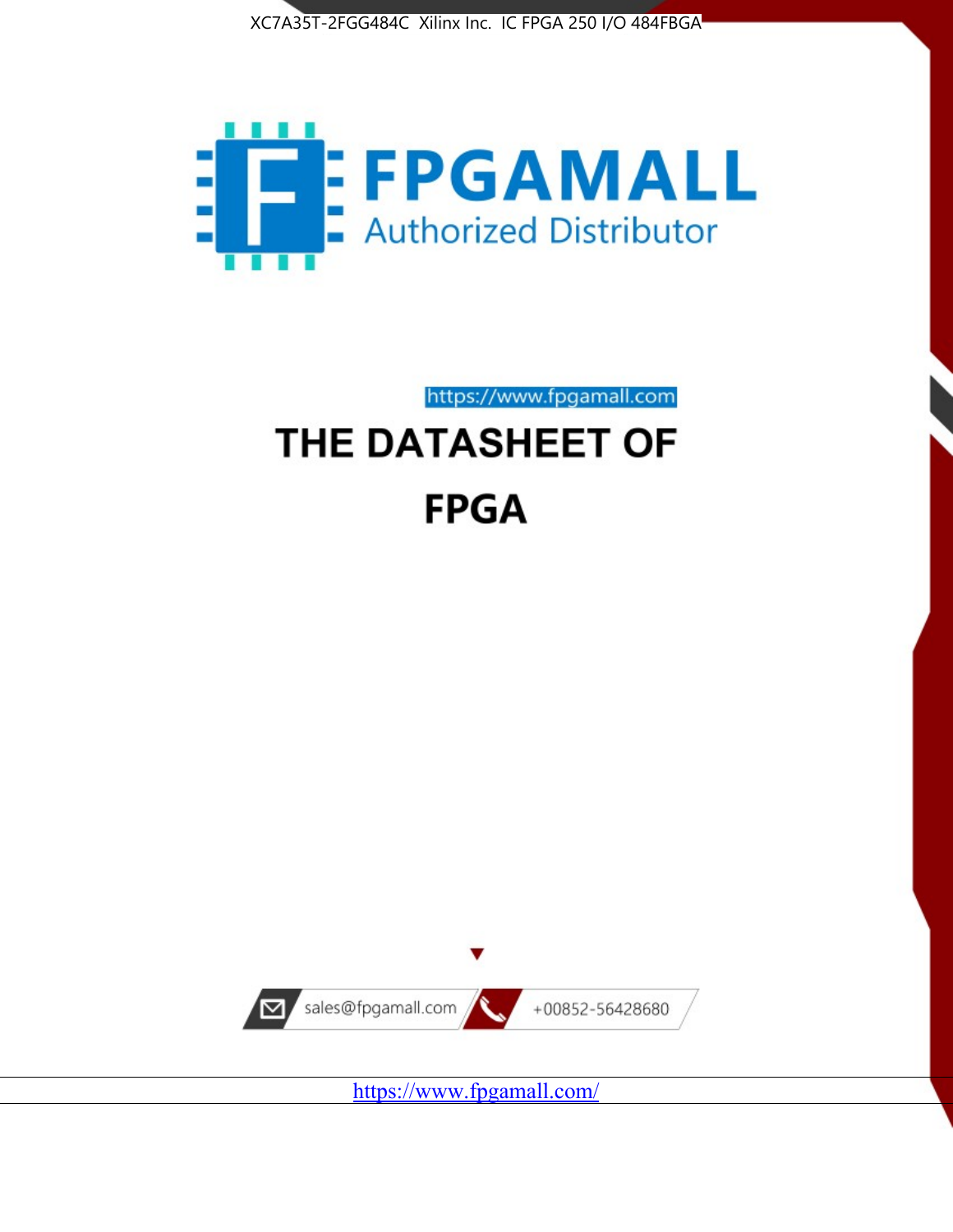# **EXALINX**

## **7 Series FPGAs Data Sheet: Overview**

DS180 (v2.6) February 27, 2018 **Product Specification**

## **General Description**

Xilinx® 7 series FPGAs comprise four FPGA families that address the complete range of system requirements, ranging from low cost, small form factor, cost-sensitive, high-volume applications to ultra high-end connectivity bandwidth, logic capacity, and signal processing capability for the most demanding high-performance applications. The 7 series FPGAs include:

- Spartan®-7 Family: Optimized for low cost, lowest power, and high I/O performance. Available in low-cost, very small form-factor packaging for smallest PCB footprint.
- Artix®-7 Family: Optimized for low power applications requiring serial transceivers and high DSP and logic throughput. Provides the lowest total bill of materials cost for high-throughput, cost-sensitive applications.
- Kintex®-7 Family: Optimized for best price-performance with a 2X improvement compared to previous generation, enabling a new class of FPGAs.
- Virtex®-7 Family: Optimized for highest system performance and capacity with a 2X improvement in system performance. Highest capability devices enabled by stacked silicon interconnect (SSI) technology

Built on a state-of-the-art, high-performance, low-power (HPL), 28 nm, high-k metal gate (HKMG) process technology, 7 series FPGAs enable an unparalleled increase in system performance with 2.9 Tb/s of I/O bandwidth, 2 million logic cell capacity, and 5.3 TMAC/s DSP, while consuming 50% less power than previous generation devices to offer a fully programmable alternative to ASSPs and ASICs.

## **Summary of 7 Series FPGA Features**

- Advanced high-performance FPGA logic based on real 6-input lookup table (LUT) technology configurable as distributed memory.
- 36 Kb dual-port block RAM with built-in FIFO logic for on-chip data buffering.
- High-performance SelectIO™ technology with support for DDR3 interfaces up to 1,866 Mb/s.
- High-speed serial connectivity with built-in multi-gigabit transceivers from 600 Mb/s to max. rates of 6.6 Gb/s up to 28.05 Gb/s, offering a special low-power mode, optimized for chip-to-chip interfaces.
- A user configurable analog interface (XADC), incorporating dual 12-bit 1MSPS analog-to-digital converters with on-chip thermal and supply sensors.
- DSP slices with 25 x 18 multiplier, 48-bit accumulator, and pre-adder for high-performance filtering, including optimized symmetric coefficient filtering.
- Powerful clock management tiles (CMT), combining phase-locked loop (PLL) and mixed-mode clock manager (MMCM) blocks for high precision and low jitter.
- Quickly deploy embedded processing with MicroBlaze™ processor.
- Integrated block for PCI Express® (PCIe), for up to x8 Gen3 Endpoint and Root Port designs.
- Wide variety of configuration options, including support for commodity memories, 256-bit AES encryption with HMAC/SHA-256 authentication, and built-in SEU detection and correction.
- Low-cost, wire-bond, bare-die flip-chip, and high signal integrity flipchip packaging offering easy migration between family members in the same package. All packages available in Pb-free and selected packages in Pb option.
- Designed for high performance and lowest power with 28 nm, HKMG, HPL process, 1.0V core voltage process technology and 0.9V core voltage option for even lower power.

| <b>Max. Capability</b>         | Spartan-7           | Artix-7                                    | Kintex-7                                              | Virtex-7                                |
|--------------------------------|---------------------|--------------------------------------------|-------------------------------------------------------|-----------------------------------------|
| Logic Cells                    | 102K                | 215K                                       | 478K                                                  | 1,955K                                  |
| Block RAM <sup>(1)</sup>       | 4.2 Mb              | 13 Mb                                      | 34 Mb                                                 | 68 Mb                                   |
| <b>DSP Slices</b>              | 160                 | 740                                        | 1,920                                                 | 3,600                                   |
| DSP Performance <sup>(2)</sup> | 176 GMAC/s          | 929 GMAC/s                                 | 2,845 GMAC/s                                          | 5,335 GMAC/s                            |
| MicroBlaze CPU <sup>(3)</sup>  | 260 DMIPs           | 303 DMIPs                                  | 438 DMIPs                                             | 441 DMIPs                               |
| Transceivers                   |                     | 16                                         | 32                                                    | 96                                      |
| <b>Transceiver Speed</b>       |                     | $6.6$ Gb/s                                 | $12.5$ Gb/s                                           | 28.05 Gb/s                              |
| Serial Bandwidth               |                     | $211$ Gb/s                                 | 800 Gb/s                                              | 2,784 Gb/s                              |
| <b>PCIe Interface</b>          | -                   | x4 Gen2                                    | x8 Gen2                                               | x8 Gen3                                 |
| Memory Interface               | 800 Mb/s            | 1.066 Mb/s                                 | 1.866 Mb/s                                            | 1.866 Mb/s                              |
| I/O Pins                       | 400                 | 500                                        | 500                                                   | 1,200                                   |
| I/O Voltage                    | $1.2V - 3.3V$       | $1.2V - 3.3V$                              | $1.2V - 3.3V$                                         | $1.2V - 3.3V$                           |
| Package Options                | Low-Cost. Wire-Bond | Low-Cost, Wire-Bond,<br>Bare-Die Flip-Chip | Bare-Die Flip-Chip and High-<br>Performance Flip-Chip | <b>Highest Performance</b><br>Flip-Chip |

#### *Table 1:* **7 Series Families Comparison**

#### **Notes:**

1. Additional memory available in the form of distributed RAM.

2. Peak DSP performance numbers are based on symmetrical filter implementation.<br>3. Peak MicroBlaze CPU performance numbers based on microcontroller preset.

Peak MicroBlaze CPU performance numbers based on microcontroller preset.

© Copyright 2010–2018 Xilinx, Inc., Xilinx, the Xilinx logo, Artix, ISE, Kintex, Spartan, Virtex, Vivado, Zynq, and other designated brands included herein are trademarks of Xilinx in the United States and other countries. PCI Express is a trademark of PCI-SIG and used under license. All other trademarks are the property of their respective owners.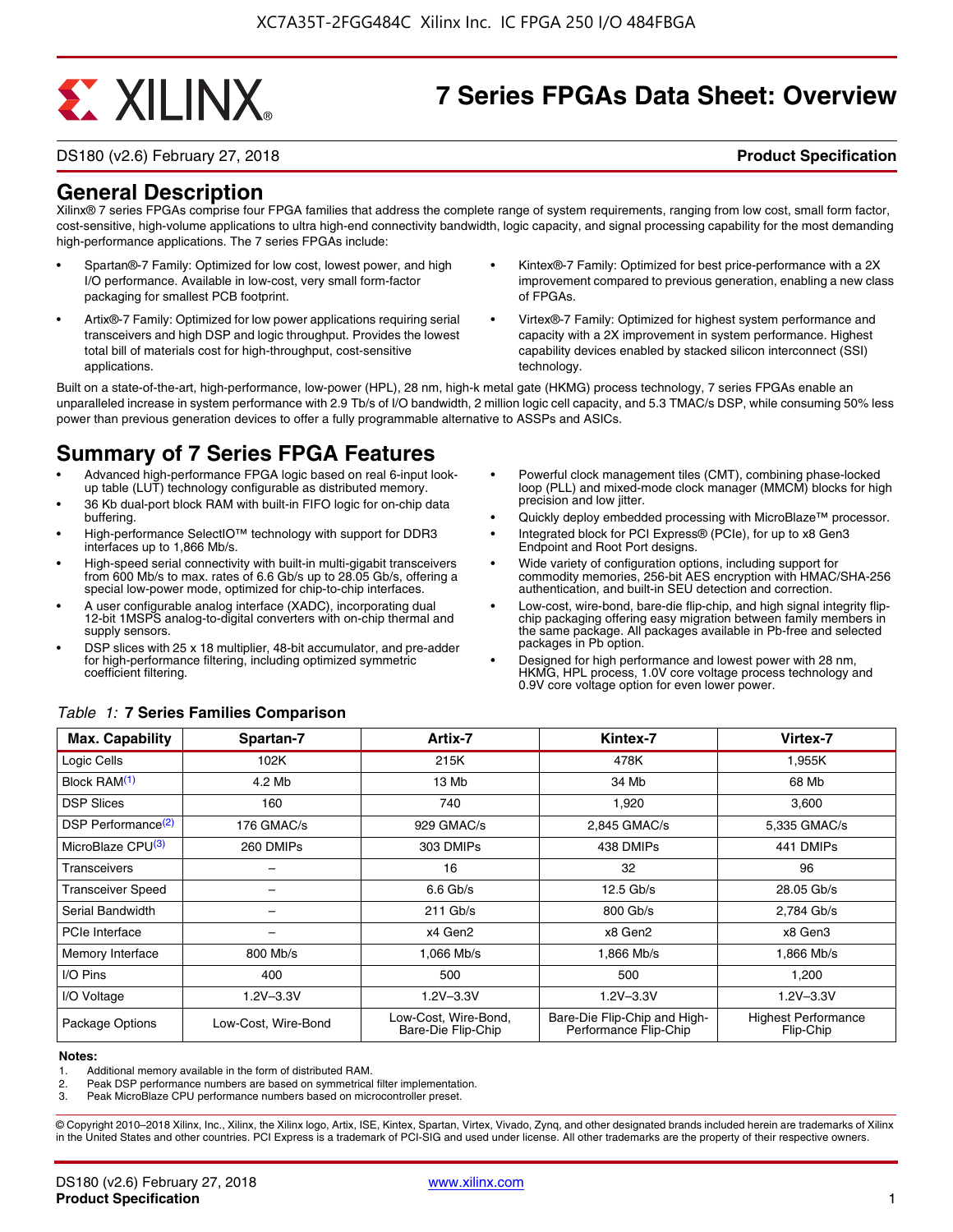## **Spartan-7 FPGA Feature Summary**

#### *Table 2:* **Spartan-7 FPGA Feature Summary by Device**

|               |                |                       | <b>CLB</b>                                                                                                                                                                                 |             |     | <b>Block RAM Blocks</b> <sup>(3)</sup> |                                   |                              |          |             |          |   |     |
|---------------|----------------|-----------------------|--------------------------------------------------------------------------------------------------------------------------------------------------------------------------------------------|-------------|-----|----------------------------------------|-----------------------------------|------------------------------|----------|-------------|----------|---|-----|
| <b>Device</b> | Logic<br>Cells | Slices <sup>(1)</sup> | <b>DSP</b><br>CMTS <sup>(4)</sup><br>Max<br>Slices <sup>(2)</sup><br>Max<br><b>18 Kb</b><br>36 Kb<br><b>Distributed</b><br>(Kb)<br>RAM (Kb)<br>70<br>10<br>5<br>180<br>10<br>2<br>$\Omega$ | <b>PCle</b> | GT  | <b>XADC</b><br><b>Blocks</b>           | Total I/O<br>Banks <sup>(5)</sup> | <b>Max User</b><br><b>VO</b> |          |             |          |   |     |
| XC7S6         | 6,000          | 938                   |                                                                                                                                                                                            |             |     |                                        |                                   |                              |          | $\Omega$    | $\Omega$ | 2 | 100 |
| <b>XC7S15</b> | 12,800         | 2,000                 | 150                                                                                                                                                                                        | 20          | 20  | 10                                     | 360                               | 2                            | 0        | $\mathbf 0$ | 0        | 2 | 100 |
| <b>XC7S25</b> | 23,360         | 3,650                 | 313                                                                                                                                                                                        | 80          | 90  | 45                                     | 1,620                             | 3                            | 0        | 0           |          | 3 | 150 |
| <b>XC7S50</b> | 52,160         | 8,150                 | 600                                                                                                                                                                                        | 120         | 150 | 75                                     | 2,700                             | 5                            | $\Omega$ | 0           |          | 5 | 250 |
| <b>XC7S75</b> | 76,800         | 12.000                | 832                                                                                                                                                                                        | 140         | 180 | 90                                     | 3,240                             | 8                            | 0        | 0           |          | 8 | 400 |
| XC7S100       | 102,400        | 16,000                | 1,100                                                                                                                                                                                      | 160         | 240 | 120                                    | 4,320                             | 8                            | 0        | $\mathbf 0$ |          | 8 | 400 |

#### **Notes:**

1. Each 7 series FPGA slice contains four LUTs and eight flip-flops; only some slices can use their LUTs as distributed RAM or SRLs.<br>2. Each DSP slice contains a pre-adder. a 25 x 18 multiplier. an adder. and an accumulato

2. Each DSP slice contains a pre-adder, a 25 x 18 multiplier, an adder, and an accumulator. 3. Block RAMs are fundamentally 36 Kb in size; each block can also be used as two independent 18 Kb blocks.

4. Each CMT contains one MMCM and one PLL.

5. Does not include configuration Bank 0.

#### *Table 3:* **Spartan-7 FPGA Device-Package Combinations and Maximum I/Os**

| Package         | CPGA196    | <b>CSGA225</b> | <b>CSGA324</b> | FTGB196    | <b>FGGA484</b> | <b>FGGA676</b> |
|-----------------|------------|----------------|----------------|------------|----------------|----------------|
| Size (mm)       | 8 x 8      | 13 x 13        | $15 \times 15$ | 15 x 15    | 23 x 23        | 27 x 27        |
| Ball Pitch (mm) | 0.5        | 0.8            | 0.8            | 1.0        | 1.0            | 1.0            |
| <b>Device</b>   | HR $UO(1)$ | HR $UO(1)$     | HR $UO(1)$     | HR $UO(1)$ | HR $UO(1)$     | HR $l/O(1)$    |
| XC7S6           | 100        | 100            |                | 100        |                |                |
| <b>XC7S15</b>   | 100        | 100            |                | 100        |                |                |
| <b>XC7S25</b>   |            | 150            | 150            | 100        |                |                |
| <b>XC7S50</b>   |            |                | 210            | 100        | 250            |                |
| <b>XC7S75</b>   |            |                |                |            | 338            | 400            |
| <b>XC7S100</b>  |            |                |                |            | 338            | 400            |

#### **Notes:**

1. HR = High-range I/O with support for I/O voltage from 1.2V to 3.3V.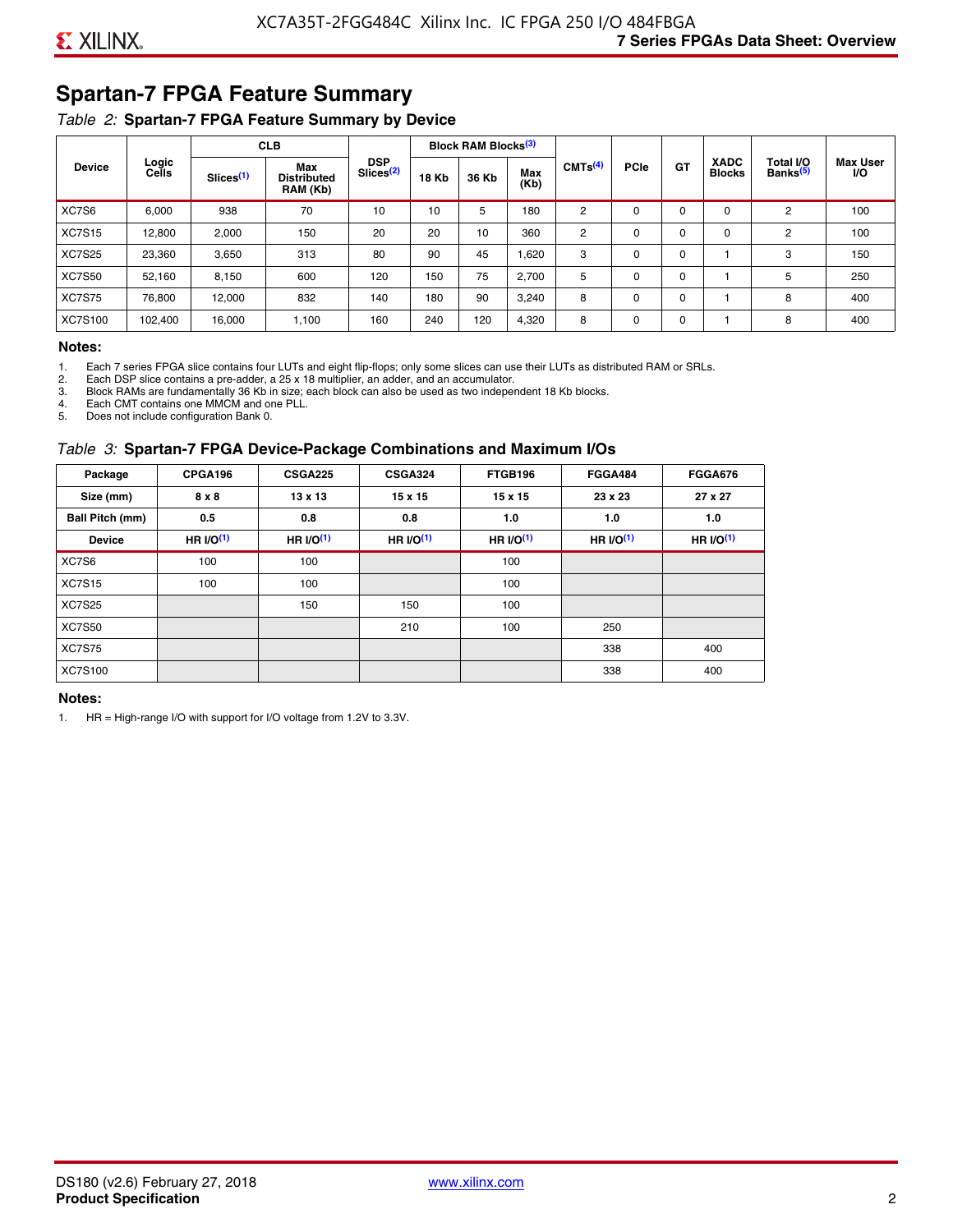## **Artix-7 FPGA Feature Summary**

#### *Table 4:* **Artix-7 FPGA Feature Summary by Device**

|                 |                |                       | <b>Configurable Logic Blocks</b><br>(CLBs) | <b>DSP48E1</b>        |              | Block RAM Blocks <sup>(3)</sup> |             |                     |              |             | <b>XADC</b>   | Total I/O            | <b>Max User</b>    |
|-----------------|----------------|-----------------------|--------------------------------------------|-----------------------|--------------|---------------------------------|-------------|---------------------|--------------|-------------|---------------|----------------------|--------------------|
| <b>Device</b>   | Logic<br>Cells | Slices <sup>(1)</sup> | Max<br><b>Distributed</b><br>RAM (Kb)      | Slices <sup>(2)</sup> | <b>18 Kb</b> | 36 Kb                           | Max<br>(Kb) | CMTS <sup>(4)</sup> | $PCle^{(5)}$ | <b>GTPs</b> | <b>Blocks</b> | Banks <sup>(6)</sup> | I/O <sub>(7)</sub> |
| XC7A12T         | 12,800         | 2,000                 | 171                                        | 40                    | 40           | 20                              | 720         | 3                   |              | 2           |               | 3                    | 150                |
| XC7A15T         | 16,640         | 2,600                 | 200                                        | 45                    | 50           | 25                              | 900         | 5                   |              | 4           |               | 5                    | 250                |
| XC7A25T         | 23,360         | 3,650                 | 313                                        | 80                    | 90           | 45                              | .620        | 3                   |              | 4           |               | 3                    | 150                |
| XC7A35T         | 33,280         | 5,200                 | 400                                        | 90                    | 100          | 50                              | 1,800       | 5                   |              | 4           |               | 5                    | 250                |
| XC7A50T         | 52,160         | 8.150                 | 600                                        | 120                   | 150          | 75                              | 2.700       | 5                   |              | 4           |               | 5                    | 250                |
| XC7A75T         | 75,520         | 11,800                | 892                                        | 180                   | 210          | 105                             | 3,780       | 6                   |              | 8           |               | 6                    | 300                |
| <b>XC7A100T</b> | 101.440        | 15,850                | 1.188                                      | 240                   | 270          | 135                             | 4,860       | 6                   |              | 8           |               | 6                    | 300                |
| <b>XC7A200T</b> | 215,360        | 33,650                | 2,888                                      | 740                   | 730          | 365                             | 13,140      | 10                  |              | 16          |               | 10                   | 500                |

**Notes:**  Each 7 series FPGA slice contains four LUTs and eight flip-flops; only some slices can use their LUTs as distributed RAM or SRLs.

2. Each DSP slice contains a pre-adder, a 25 x 18 multiplier, an adder, and an accumulator.

3. Block RAMs are fundamentally 36 Kb in size; each block can also be used as two independent 18 Kb blocks.

4. Each CMT contains one MMCM and one PLL.<br>5. Artix-7 FPGA Interface Blocks for PCI Express

5. Artix-7 FPGA Interface Blocks for PCI Express support up to x4 Gen 2.<br>6. Does not include configuration Bank 0.

6. Does not include configuration Bank 0.

This number does not include GTP transceivers.

#### *Table 5:* **Artix-7 FPGA Device-Package Combinations and Maximum I/Os**

| Package <sup>(1)</sup>    |                | <b>CPG236</b>     |            | <b>CPG238</b>     |       | <b>CSG324</b>     |                | <b>CSG325</b>     |      | <b>FTG256</b>     |            | <b>SBG484</b>     |                | FGG484 <sup>(2)</sup> |            | FBG484 <sup>(2)</sup> |       | FGG676 <sup>(3)</sup> |            | FBG676 <sup>(3)</sup> |            | <b>FFG1156</b> |
|---------------------------|----------------|-------------------|------------|-------------------|-------|-------------------|----------------|-------------------|------|-------------------|------------|-------------------|----------------|-----------------------|------------|-----------------------|-------|-----------------------|------------|-----------------------|------------|----------------|
| Size (mm)                 |                | $10 \times 10$    |            | $10 \times 10$    |       | $15 \times 15$    |                | 15 x 15           |      | $17 \times 17$    |            | $19 \times 19$    |                | 23 x 23               |            | 23 x 23               |       | 27 x 27               |            | 27 x 27               |            | 35 x 35        |
| <b>Ball Pitch</b><br>(mm) |                | 0.5               |            | 0.5               |       | 0.8               |                | 0.8               |      | 1.0               |            | 0.8               |                | 1.0                   |            | 1.0                   |       | 1.0                   |            | 1.0                   |            | 1.0            |
| <b>Device</b>             | G(T)           | <b>VO</b>         | <b>GTP</b> | <b>VO</b>         | G(TP) | I/O               | G(TP)          | <b>VO</b>         | G(TP | VO.               | <b>GTP</b> | <b>VO</b>         | G(TP)          | VO.                   | <b>GTP</b> | VO.                   | G(TP) | <b>VO</b>             | <b>GTP</b> | <b>I/O</b>            | <b>GTP</b> | <b>VO</b>      |
|                           |                | HR <sup>(5)</sup> | (4)        | HR <sup>(5)</sup> |       | HR <sup>(5)</sup> |                | HR <sup>(5)</sup> |      | HR <sup>(5)</sup> |            | HR <sup>(5)</sup> |                | HR <sup>(5)</sup>     |            | HR <sup>(5)</sup>     |       | HR <sup>(5)</sup>     |            | HR <sup>(5)</sup>     |            | HR(5)          |
| XC7A12T                   |                |                   | 2          | 112               |       |                   | $\overline{2}$ | 150               |      |                   |            |                   |                |                       |            |                       |       |                       |            |                       |            |                |
| XC7A15T                   | 2              | 106               |            |                   | 0     | 210               | $\overline{4}$ | 150               | 0    | 170               |            |                   | 4              | 250                   |            |                       |       |                       |            |                       |            |                |
| XC7A25T                   |                |                   | 2          | 112               |       |                   | 4              | 150               |      |                   |            |                   |                |                       |            |                       |       |                       |            |                       |            |                |
| XC7A35T                   | $\overline{2}$ | 106               |            |                   | 0     | 210               | 4              | 150               | 0    | 170               |            |                   | 4              | 250                   |            |                       |       |                       |            |                       |            |                |
| XC7A50T                   | 2              | 106               |            |                   | 0     | 210               | 4              | 150               | 0    | 170               |            |                   | 4              | 250                   |            |                       |       |                       |            |                       |            |                |
| XC7A75T                   |                |                   |            |                   | 0     | 210               |                |                   | 0    | 170               |            |                   | 4              | 285                   |            |                       | 8     | 300                   |            |                       |            |                |
| <b>XC7A100T</b>           |                |                   |            |                   | 0     | 210               |                |                   | 0    | 170               |            |                   | $\overline{4}$ | 285                   |            |                       | 8     | 300                   |            |                       |            |                |
| <b>XC7A200T</b>           |                |                   |            |                   |       |                   |                |                   |      |                   | 4          | 285               |                |                       | 4          | 285                   |       |                       | 8          | 400                   | 16         | 500            |

#### **Notes:**

1. All packages listed are Pb-free (SBG, FBG, FFG with exemption 15). Some packages are available in Pb option.

2. Devices in FGG484 and FBG484 are footprint compatible.

3. Devices in FGG676 and FBG676 are footprint compatible.

4. GTP transceivers in CP, CS, FT, and FG packages support data rates up to 6.25 Gb/s.<br>5. HR = High-range I/O with support for I/O voltage from 1.2V to 3.3V.

HR = High-range I/O with support for I/O voltage from 1.2V to 3.3V.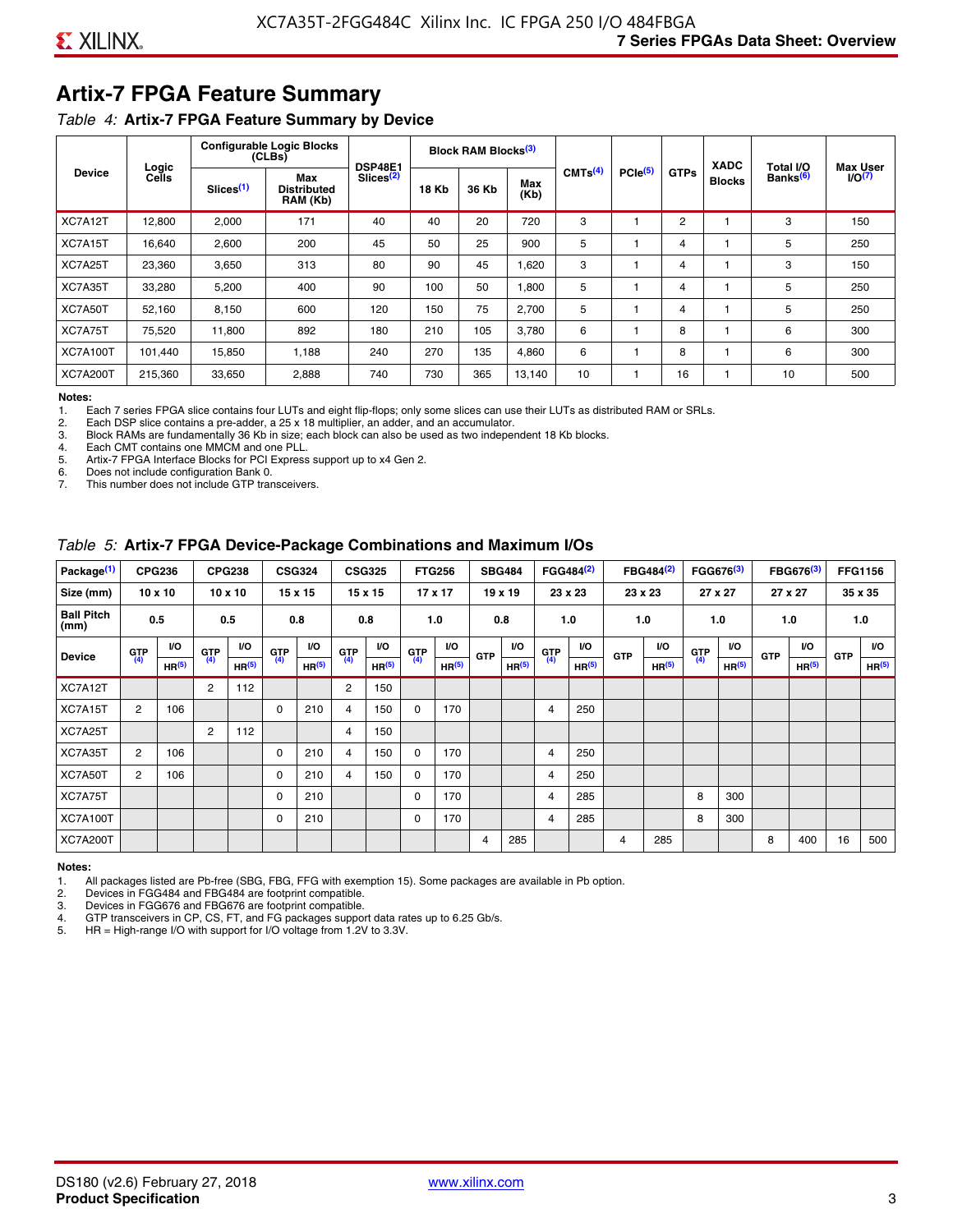## **Kintex-7 FPGA Feature Summary**

#### *Table 6:* **Kintex-7 FPGA Feature Summary by Device**

|                 |                |                       | <b>Configurable Logic</b><br><b>Blocks (CLBs)</b> | <b>DSP</b>                                          |       | <b>Block RAM Blocks</b> <sup>(3)</sup> |          |                     |              |             | <b>XADC</b>   | Total I/O            | Max                 |
|-----------------|----------------|-----------------------|---------------------------------------------------|-----------------------------------------------------|-------|----------------------------------------|----------|---------------------|--------------|-------------|---------------|----------------------|---------------------|
| <b>Device</b>   | Logic<br>Cells | Slices <sup>(1)</sup> | Max<br><b>Distributed</b><br>RAM (Kb)             | Slices <sup>(2)</sup><br><b>18 Kb</b><br>270<br>240 |       | 36 Kb                                  | Max (Kb) | CMTS <sup>(4)</sup> | $PCle^{(5)}$ | <b>GTXs</b> | <b>Blocks</b> | Banks <sup>(6)</sup> | User<br>$U$ O $(7)$ |
| XC7K70T         | 65,600         | 10,250                | 838                                               |                                                     |       | 135                                    | 4,860    | 6                   |              | 8           |               | 6                    | 300                 |
| <b>XC7K160T</b> | 162,240        | 25,350                | 2,188                                             | 600                                                 | 650   | 325                                    | 11,700   | 8                   |              | 8           |               | 8                    | 400                 |
| <b>XC7K325T</b> | 326.080        | 50.950                | 4,000                                             | 840                                                 | 890   | 445                                    | 16,020   | 10                  |              | 16          |               | 10                   | 500                 |
| <b>XC7K355T</b> | 356.160        | 55,650                | 5,088                                             | 1,440                                               | 1.430 | 715                                    | 25,740   | 6                   |              | 24          |               | 6                    | 300                 |
| <b>XC7K410T</b> | 406,720        | 63,550                | 5,663                                             | 1,540                                               | 1,590 | 795                                    | 28,620   | 10                  |              | 16          |               | 10                   | 500                 |
| <b>XC7K420T</b> | 416,960        | 65,150                | 5,938                                             | 1,680                                               | 1,670 | 835                                    | 30,060   | 8                   |              | 32          |               | 8                    | 400                 |
| <b>XC7K480T</b> | 477.760        | 74,650                | 6,788                                             | 1,920                                               | 1,910 | 955                                    | 34,380   | 8                   |              | 32          |               | 8                    | 400                 |

#### **Notes:**

1. Each 7 series FPGA slice contains four LUTs and eight flip-flops; only some slices can use their LUTs as distributed RAM or SRLs.<br>2. Each DSP slice contains a pre-adder, a 25 x 18 multiplier, an adder, and an accumulato

Each DSP slice contains a pre-adder, a 25 x 18 multiplier, an adder, and an accumulator.

3. Block RAMs are fundamentally 36 Kb in size; each block can also be used as two independent 18 Kb blocks.

4. Each CMT contains one MMCM and one PLL.

5. Kintex-7 FPGA Interface Blocks for PCI Express support up to x8 Gen 2.

6. Does not include configuration Bank 0.

7. This number does not include GTX transceivers.

#### *Table 7:* **Kintex-7 FPGA Device-Package Combinations and Maximum I/Os**

| Package <sup>(1)</sup>    |            | <b>FBG484</b>     |                   |            | FBG676 <sup>(2)</sup> |                   |            | FFG676 <sup>(2)</sup> |                   |            | FBG900 <sup>(3)</sup> |                   |            | FFG900 <sup>(3)</sup> |                   |            | <b>FFG901</b>     |                   |            | <b>FFG1156</b>    |                   |
|---------------------------|------------|-------------------|-------------------|------------|-----------------------|-------------------|------------|-----------------------|-------------------|------------|-----------------------|-------------------|------------|-----------------------|-------------------|------------|-------------------|-------------------|------------|-------------------|-------------------|
| Size (mm)                 |            | 23 x 23           |                   |            | 27 x 27               |                   |            | 27 x 27               |                   |            | 31 x 31               |                   |            | 31 x 31               |                   |            | 31 x 31           |                   |            | 35 x 35           |                   |
| <b>Ball Pitch</b><br>(mm) |            | 1.0               |                   |            | 1.0                   |                   |            | 1.0                   |                   |            | 1.0                   |                   |            | 1.0                   |                   |            | 1.0               |                   |            | 1.0               |                   |
| <b>Device</b>             | <b>GTX</b> |                   | VO.               | <b>GTX</b> | <b>VO</b>             |                   | <b>GTX</b> |                       | <b>VO</b>         | <b>GTX</b> |                       | <b>VO</b>         | <b>GTX</b> | <b>VO</b>             |                   | <b>GTX</b> |                   | VO                | <b>GTX</b> | <b>VO</b>         |                   |
|                           | (4)        | HR <sup>(5)</sup> | HP <sup>(6)</sup> | (4)        | HR <sup>(5)</sup>     | HP <sup>(6)</sup> |            | HR <sup>(5)</sup>     | HP <sup>(6)</sup> | (4)        | HR <sup>(5)</sup>     | HP <sup>(6)</sup> |            | HR <sup>(5)</sup>     | HP <sup>(6)</sup> |            | HR <sup>(5)</sup> | HP <sup>(6)</sup> |            | HR <sup>(5)</sup> | HP <sup>(6)</sup> |
| XC7K70T                   | 4          | 185               | 100               | 8          | 200                   | 100               |            |                       |                   |            |                       |                   |            |                       |                   |            |                   |                   |            |                   |                   |
| <b>XC7K160T</b>           | 4          | 185               | 100               | 8          | 250                   | 150               | 8          | 250                   | 150               |            |                       |                   |            |                       |                   |            |                   |                   |            |                   |                   |
| <b>XC7K325T</b>           |            |                   |                   | 8          | 250                   | 150               | 8          | 250                   | 150               | 16         | 350                   | 150               | 16         | 350                   | 150               |            |                   |                   |            |                   |                   |
| <b>XC7K355T</b>           |            |                   |                   |            |                       |                   |            |                       |                   |            |                       |                   |            |                       |                   | 24         | 300               | 0                 |            |                   |                   |
| <b>XC7K410T</b>           |            |                   |                   | 8          | 250                   | 150               | 8          | 250                   | 150               | 16         | 350                   | 150               | 16         | 350                   | 150               |            |                   |                   |            |                   |                   |
| <b>XC7K420T</b>           |            |                   |                   |            |                       |                   |            |                       |                   |            |                       |                   |            |                       |                   | 28         | 380               | $\Omega$          | 32         | 400               | $\Omega$          |
| <b>XC7K480T</b>           |            |                   |                   |            |                       |                   |            |                       |                   |            |                       |                   |            |                       |                   | 28         | 380               | 0                 | 32         | 400               | $\Omega$          |

#### **Notes:**

1. All packages listed are Pb-free (FBG, FFG with exemption 15). Some packages are available in Pb option.

2. Devices in FBG676 and FFG676 are footprint compatible.

3. Devices in FBG900 and FFG900 are footprint compatible. 4. GTX transceivers in FB packages support the following maximum data rates: 10.3Gb/s in FBG484; 6.6Gb/s in FBG676 and FBG900. Refer to *Kintex-7 FPGAs Data Sheet: DC and AC Switching Characteristics* [\(DS182](https://www.xilinx.com/support/documentation/data_sheets/ds182_Kintex_7_Data_Sheet.pdf)) for details.

5. HR = High-range I/O with support for I/O voltage from 1.2V to 3.3V.

6. HP = High-performance I/O with support for I/O voltage from 1.2V to 1.8V.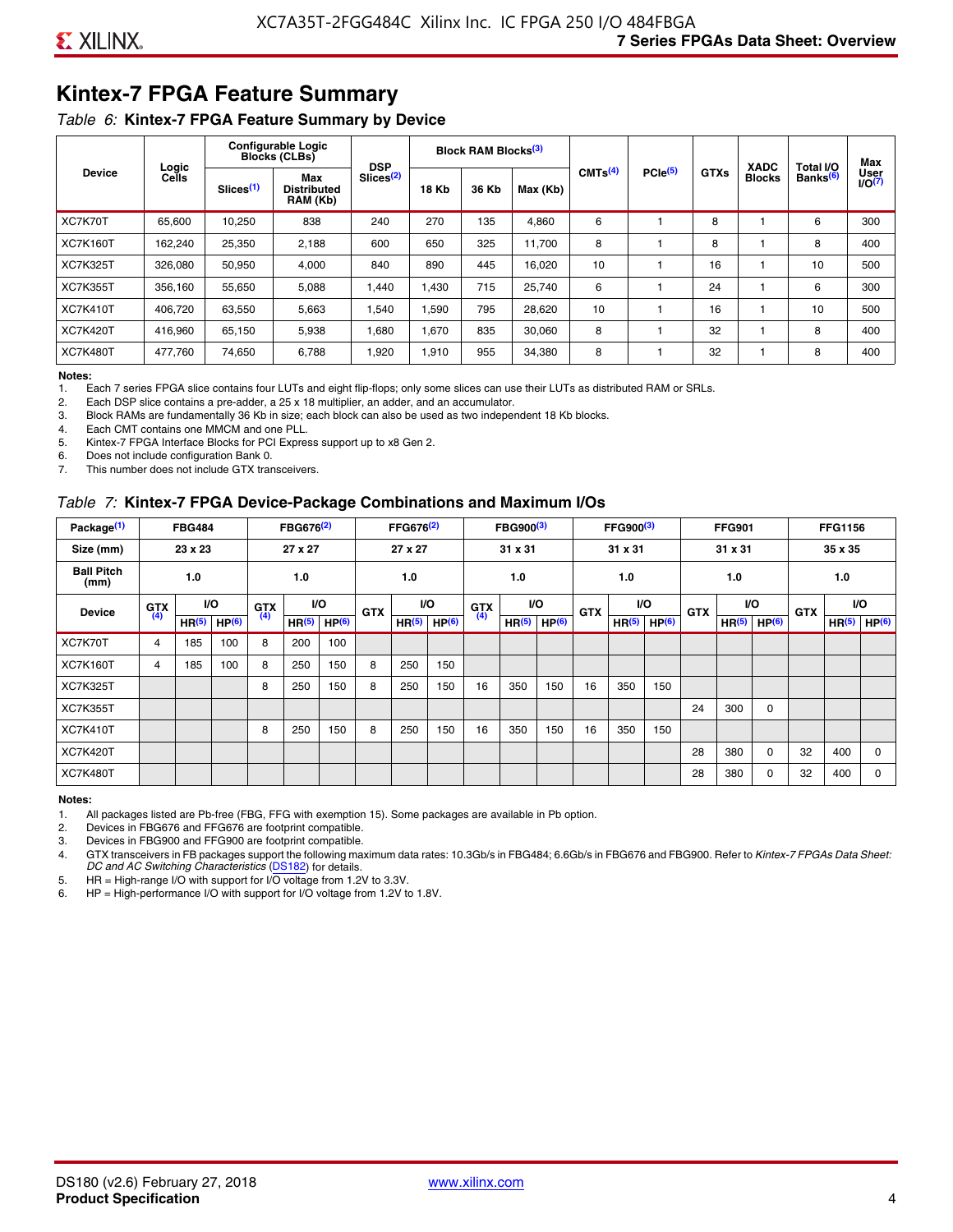## **Virtex-7 FPGA Feature Summary**

#### *Table 8:* **Virtex-7 FPGA Feature Summary**

|                       |                       |                       | <b>Configurable Logic</b><br><b>Blocks (CLBs)</b> | <b>DSP</b>            |       | <b>Block RAM Blocks</b> <sup>(4)</sup> |             | <b>CMTs</b> | <b>PCIe</b>    |            |            |            | <b>XADC</b>   | Total I/O            | Max                        |                     |
|-----------------------|-----------------------|-----------------------|---------------------------------------------------|-----------------------|-------|----------------------------------------|-------------|-------------|----------------|------------|------------|------------|---------------|----------------------|----------------------------|---------------------|
| Device <sup>(1)</sup> | Logic<br><b>Cells</b> | Slices <sup>(2)</sup> | Max<br><b>Distributed</b><br>RAM (Kb)             | Slices <sup>(3)</sup> | 18 Kb | 36 Kb                                  | Max<br>(Kb) | (5)         | (6)            | <b>GTX</b> | <b>GTH</b> | <b>GTZ</b> | <b>Blocks</b> | Banks <sup>(7)</sup> | <b>User</b><br>$1/O^{(8)}$ | SLRs <sup>(9)</sup> |
| <b>XC7V585T</b>       | 582.720               | 91,050                | 6,938                                             | .260                  | ,590  | 795                                    | 28,620      | 18          | 3              | 36         | 0          | $\Omega$   |               | 17                   | 850                        | N/A                 |
| <b>XC7V2000T</b>      | 1,954,560             | 305,400               | 21,550                                            | 2,160                 | 2,584 | ,292                                   | 46,512      | 24          | 4              | 36         | 0          | 0          |               | 24                   | ,200                       | 4                   |
| XC7VX330T             | 326,400               | 51,000                | 4,388                                             | 1,120                 | 1,500 | 750                                    | 27,000      | 14          | $\overline{2}$ | 0          | 28         | O          |               | 14                   | 700                        | N/A                 |
| XC7VX415T             | 412,160               | 64,400                | 6,525                                             | 2,160                 | 1.760 | 880                                    | 31,680      | 12          | $\overline{2}$ | $\Omega$   | 48         | $\Omega$   |               | 12                   | 600                        | N/A                 |
| XC7VX485T             | 485,760               | 75,900                | 8,175                                             | 2,800                 | 2,060 | 1,030                                  | 37,080      | 14          | 4              | 56         | $\Omega$   | 0          |               | 14                   | 700                        | N/A                 |
| XC7VX550T             | 554,240               | 86,600                | 8,725                                             | 2,880                 | 2,360 | 1,180                                  | 42,480      | 20          | $\overline{2}$ | $\Omega$   | 80         | $\Omega$   |               | 16                   | 600                        | N/A                 |
| XC7VX690T             | 693,120               | 108,300               | 10,888                                            | 3,600                 | 2,940 | 1,470                                  | 52,920      | 20          | 3              | 0          | 80         | 0          |               | 20                   | 1,000                      | N/A                 |
| XC7VX980T             | 979,200               | 153,000               | 13,838                                            | 3,600                 | 3,000 | 1,500                                  | 54,000      | 18          | 3              | 0          | 72         | 0          |               | 18                   | 900                        | N/A                 |
| <b>XC7VX1140T</b>     | 1,139,200             | 178,000               | 17.700                                            | 3,360                 | 3,760 | ,880                                   | 67,680      | 24          | 4              | $\Omega$   | 96         | $\Omega$   |               | 22                   | 1.100                      | 4                   |
| XC7VH580T             | 580,480               | 90,700                | 8,850                                             | <b>680</b>            | 1,880 | 940                                    | 33,840      | 12          | $\overline{c}$ | 0          | 48         | 8          |               | 12                   | 600                        | $\overline{c}$      |
| XC7VH870T             | 876,160               | 136,900               | 13,275                                            | 2,520                 | 2,820 | 1,410                                  | 50,760      | 18          | 3              | 0          | 72         | 16         |               | 6                    | 300                        | 3                   |

#### **Notes:**

1. EasyPath™-7 FPGAs are also available to provide a fast, simple, and risk-free solution for cost reducing Virtex-7 T and Virtex-7 XT FPGA designs

2. Each 7 series FPGA slice contains four LUTs and eight flip-flops; only some slices can use their LUTs as distributed RAM or SRLs.

Each DSP slice contains a pre-adder, a 25 x 18 multiplier, an adder, and an accumulator.

4. Block RAMs are fundamentally 36 Kb in size; each block can also be used as two independent 18 Kb blocks.

5. Each CMT contains one MMCM and one PLL.

6. Virtex-7 T FPGA Interface Blocks for PCI Express support up to x8 Gen 2. Virtex-7 XT and Virtex-7 HT Interface Blocks for PCI Express support up to x8 Gen 3, with the exception of the XC7VX485T device, which supports x8 Gen 2.

7. Does not include configuration Bank 0.

8. This number does not include GTX, GTH, or GTZ transceivers.

9. Super logic regions (SLRs) are the constituent parts of FPGAs that use SSI technology. Virtex-7 HT devices use SSI technology to connect SLRs with 28.05 Gb/s transceivers.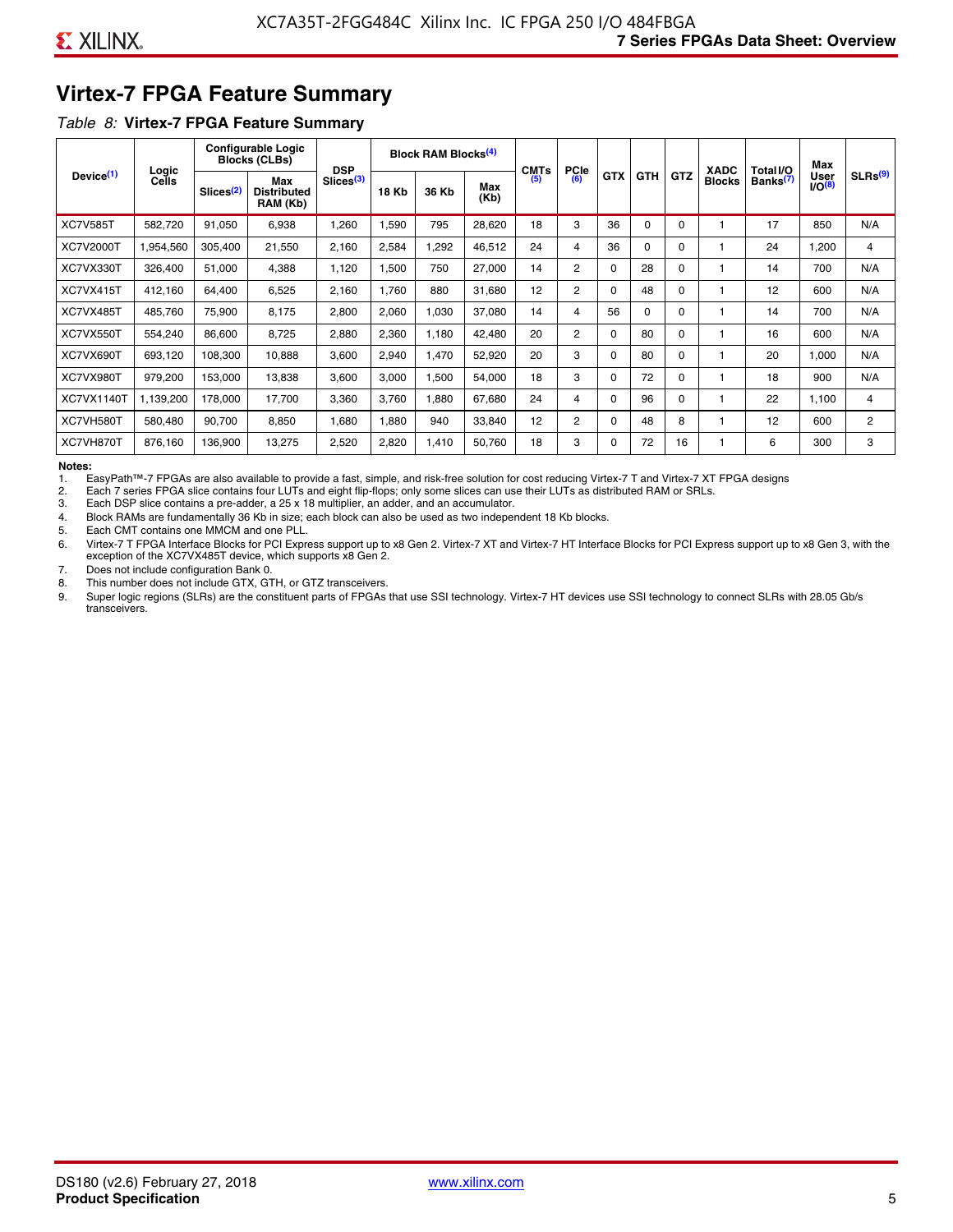#### *Table 9:* **Virtex-7 FPGA Device-Package Combinations and Maximum I/Os**

| Package <sup>(1)</sup> |            |             | <b>FFG1157</b>    |                   |            |            | FFG1761 <sup>(2)</sup> |                   |            |             | FHG1761 <sup>(2)</sup> |                   |            | <b>FLG1925</b>    |                   |
|------------------------|------------|-------------|-------------------|-------------------|------------|------------|------------------------|-------------------|------------|-------------|------------------------|-------------------|------------|-------------------|-------------------|
| Size (mm)              |            |             | 35 x 35           |                   |            |            | 42.5 x 42.5            |                   |            |             | 45 x 45                |                   |            | 45 x 45           |                   |
| <b>Ball Pitch</b>      |            |             | 1.0               |                   |            |            | 1.0                    |                   |            |             | 1.0                    |                   |            | 1.0               |                   |
| <b>Device</b>          | <b>GTX</b> | <b>GTH</b>  |                   | I/O               | <b>GTX</b> | <b>GTH</b> |                        | I/O               | <b>GTX</b> | <b>GTH</b>  | VO.                    |                   | <b>GTX</b> |                   | VO.               |
|                        |            |             | HR <sup>(3)</sup> | HP <sup>(4)</sup> |            |            | HR <sup>(3)</sup>      | HP <sup>(4)</sup> |            |             | HR <sup>(3)</sup>      | HP <sup>(4)</sup> |            | HR <sup>(3)</sup> | HP <sup>(4)</sup> |
| <b>XC7V585T</b>        | 20         | $\mathbf 0$ | 0                 | 600               | 36         | 0          | 100                    | 750               |            |             |                        |                   |            |                   |                   |
| XC7V2000T              |            |             |                   |                   |            |            |                        |                   | 36         | $\mathbf 0$ | 0                      | 850               | 16         | 0                 | 1,200             |
| XC7VX330T              | $\Omega$   | 20          | $\Omega$          | 600               | 0          | 28         | 50                     | 650               |            |             |                        |                   |            |                   |                   |
| XC7VX415T              | 0          | 20          | $\Omega$          | 600               |            |            |                        |                   |            |             |                        |                   |            |                   |                   |
| XC7VX485T              | 20         | 0           | 0                 | 600               | 28         | 0          | 0                      | 700               |            |             |                        |                   |            |                   |                   |
| XC7VX550T              |            |             |                   |                   |            |            |                        |                   |            |             |                        |                   |            |                   |                   |
| XC7VX690T              | $\Omega$   | 20          | $\Omega$          | 600               | $\Omega$   | 36         | 0                      | 850               |            |             |                        |                   |            |                   |                   |
| XC7VX980T              |            |             |                   |                   |            |            |                        |                   |            |             |                        |                   |            |                   |                   |
| XC7VX1140T             |            |             |                   |                   |            |            |                        |                   |            |             |                        |                   |            |                   |                   |

#### **Notes:**

1. All packages listed are Pb-free (FFG, FHG, FLG with exemption 15). Some packages are available in Pb option.

2. Devices in FFG1761 and FHG1761 are footprint compatible.<br>3. HR = High-range I/O with support for I/O voltage from 1.2V to

HR = High-range I/O with support for I/O voltage from 1.2V to 3.3V.

4. HP = High-performance I/O with support for I/O voltage from 1.2V to 1.8V.

#### *Table 10:* **Virtex-7 FPGA Device-Package Combinations and Maximum I/Os - Continued**

| Package <sup>(1)</sup> |          | <b>FFG1158</b> |                  |          | FFG1926 <sup>(2)</sup> |                  |            | FLG1926 <sup>(2)</sup> |                  |            | <b>FFG1927</b> |                  |          | FFG1928 <sup>(3)</sup> |                  |            | FLG1928 <sup>(3)</sup> |                  |            | FFG1930 <sup>(4)</sup> |           |            | FLG1930 <sup>(4)</sup> |                  |
|------------------------|----------|----------------|------------------|----------|------------------------|------------------|------------|------------------------|------------------|------------|----------------|------------------|----------|------------------------|------------------|------------|------------------------|------------------|------------|------------------------|-----------|------------|------------------------|------------------|
| Size (mm)              |          | 35 x 35        |                  |          | 45 x 45                |                  |            | 45 x 45                |                  |            | 45 x 45        |                  |          | 45 x 45                |                  |            | 45 x 45                |                  |            | 45 x 45                |           |            | 45 x 45                |                  |
| <b>Ball Pitch</b>      |          | 1.0            |                  |          | 1.0                    |                  |            | 1.0                    |                  |            | 1.0            |                  |          | 1.0                    |                  |            | 1.0                    |                  |            | 1.0                    |           |            | 1.0                    |                  |
|                        |          |                | <b>VO</b>        |          |                        | <b>VO</b>        |            |                        | <b>VO</b>        |            |                | <b>VO</b>        |          |                        | <b>VO</b>        |            |                        | <b>VO</b>        |            |                        | <b>VO</b> |            |                        | <b>VO</b>        |
| <b>Device</b>          |          | <b>GTX GTH</b> | <b>HP</b><br>(5) |          | GTX GTH                | <b>HP</b><br>(5) | <b>GTX</b> | <b>GTH</b>             | <b>HP</b><br>(5) | <b>GTX</b> | GTH            | <b>HP</b><br>(5) |          | <b>GTX GTH</b>         | <b>HP</b><br>(5) | <b>GTX</b> | <b>GTH</b>             | <b>HP</b><br>(5) | <b>GTX</b> | GTH                    | HP<br>(5) | <b>GTX</b> | GTH                    | <b>HP</b><br>(5) |
| <b>XC7V585T</b>        |          |                |                  |          |                        |                  |            |                        |                  |            |                |                  |          |                        |                  |            |                        |                  |            |                        |           |            |                        |                  |
| <b>XC7V2000T</b>       |          |                |                  |          |                        |                  |            |                        |                  |            |                |                  |          |                        |                  |            |                        |                  |            |                        |           |            |                        |                  |
| XC7VX330T              |          |                |                  |          |                        |                  |            |                        |                  |            |                |                  |          |                        |                  |            |                        |                  |            |                        |           |            |                        |                  |
| XC7VX415T              | $\Omega$ | 48             | 350              |          |                        |                  |            |                        |                  | 0          | 48             | 600              |          |                        |                  |            |                        |                  |            |                        |           |            |                        |                  |
| XC7VX485T              | 48       | $\Omega$       | 350              |          |                        |                  |            |                        |                  | 56         | $\Omega$       | 600              |          |                        |                  |            |                        |                  | 24         | $\Omega$               | 700       |            |                        |                  |
| XC7VX550T              | $\Omega$ | 48             | 350              |          |                        |                  |            |                        |                  | 0          | 80             | 600              |          |                        |                  |            |                        |                  |            |                        |           |            |                        |                  |
| XC7VX690T              | $\Omega$ | 48             | 350              | $\Omega$ | 64                     | 720              |            |                        |                  | 0          | 80             | 600              |          |                        |                  |            |                        |                  | 0          | 24                     | 1,000     |            |                        |                  |
| XC7VX980T              |          |                |                  | $\Omega$ | 64                     | 720              |            |                        |                  |            |                |                  | $\Omega$ | 72                     | 480              |            |                        |                  | 0          | 24                     | 900       |            |                        |                  |
| <b>XC7VX1140T</b>      |          |                |                  |          |                        |                  | $\Omega$   | 64                     | 720              |            |                |                  |          |                        |                  | $\Omega$   | 96                     | 480              |            |                        |           | $\Omega$   | 24                     | 1,100            |

**Notes:** 

1. All packages listed are Pb-free (FFG, FLG with exemption 15). Some packages are available in Pb option.<br>2. Devices in FFG1926 and FLG1926 are footprint compatible.

2. Devices in FFG1926 and FLG1926 are footprint compatible.

3. Devices in FFG1928 and FLG1928 are footprint compatible.

4. Devices in FFG1930 and FLG1930 are footprint compatible.<br>5. HP = High-performance I/O with support for I/O voltage from HP = High-performance I/O with support for I/O voltage from 1.2V to 1.8V.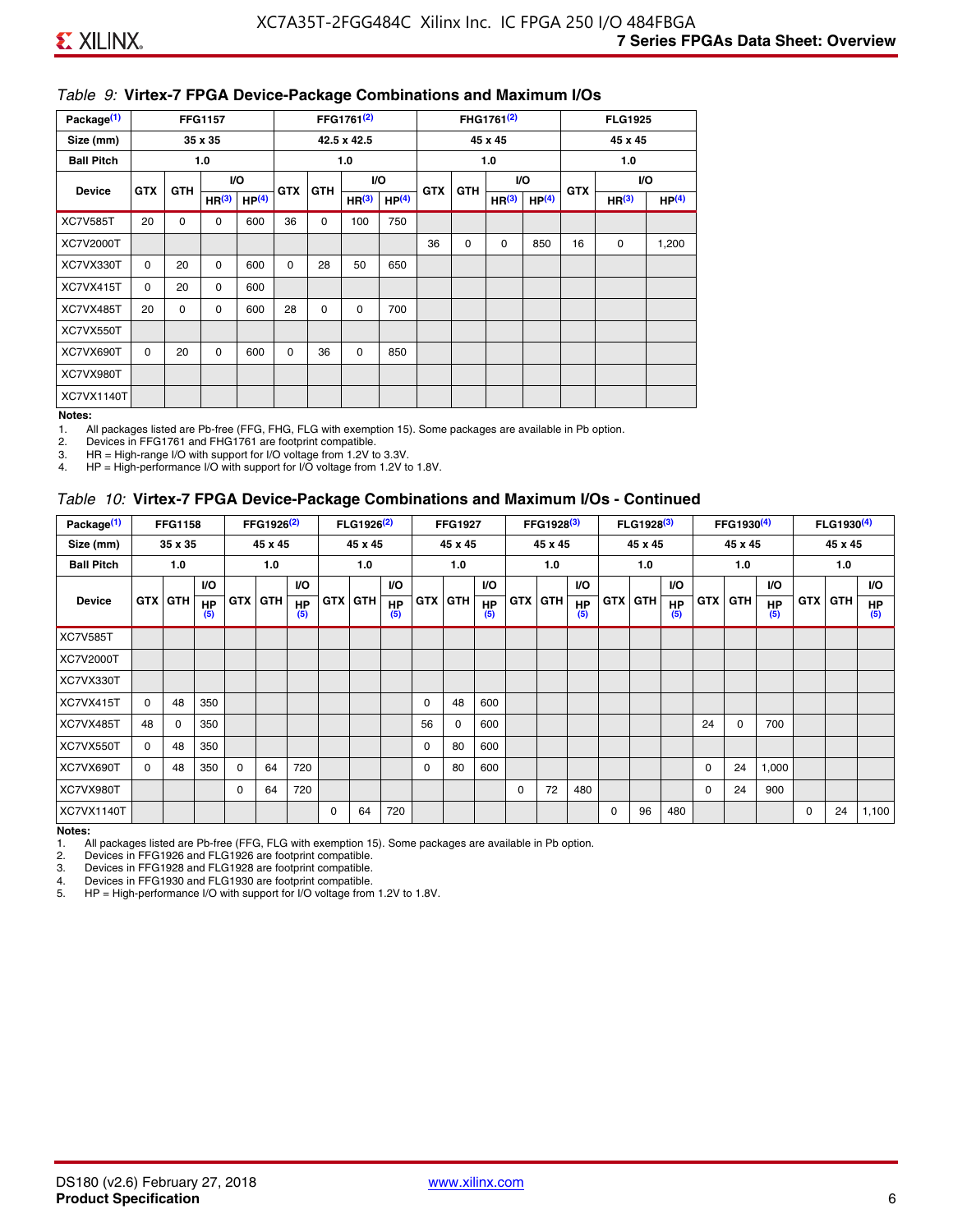#### *Table 11:* **Virtex-7 HT FPGA Device-Package Combinations and Maximum I/Os**

| Package <sup>(1)</sup> |            | <b>FLG1155</b> |       |            | <b>FLG1931</b> |           |            | <b>FLG1932</b> |                   |
|------------------------|------------|----------------|-------|------------|----------------|-----------|------------|----------------|-------------------|
| Size (mm)              |            | 35 x 35        |       |            | 45 x 45        |           |            | 45 x 45        |                   |
| <b>Ball Pitch</b>      |            | 1.0            |       |            | 1.0            |           |            | 1.0            |                   |
|                        |            | <b>GTZ</b>     | VO.   |            |                | <b>VO</b> | <b>GTH</b> | <b>GTZ</b>     | VO.               |
| <b>Device</b>          | <b>GTH</b> |                | HP(2) | <b>GTH</b> | <b>GTZ</b>     | HP(2)     |            |                | HP <sup>(2)</sup> |
| XC7VH580T              | 24         | 8              | 400   | 48         | 8              | 600       |            |                |                   |
| XC7VH870T              |            |                |       |            |                |           | 72         | 16             | 300               |

#### **Notes:**

1. All packages listed are Pb-free with exemption 15. Some packages are available in Pb option.

2. HP = High-performance I/O with support for I/O voltage from 1.2V to 1.8V.

## **Stacked Silicon Interconnect (SSI) Technology**

There are many challenges associated with creating high capacity FPGAs that Xilinx addresses with the SSI technology. SSI technology enables multiple super logic regions (SLRs) to be combined on a passive interposer layer, using proven manufacturing and assembly techniques from industry leaders, to create a single FPGA with more than ten thousand inter-SLR connections, providing ultra-high bandwidth connectivity with low latency and low power consumption. There are two types of SLRs used in Virtex-7 FPGAs: a logic intensive SLR used in the Virtex-7 T devices and a DSP/block RAM/transceiver-rich SLR used in the Virtex-7 XT and HT devices. SSI technology enables the production of higher capability FPGAs than traditional manufacturing methods, enabling the highest capacity and highest performance FPGAs ever created to reach production more quickly and with less risk than would otherwise be possible. Thousands of super long line (SLL) routing resources and ultra-high performance clock lines that cross between the SLRs ensure that designs span seamlessly across these high-density programmable logic devices.

## **CLBs, Slices, and LUTs**

Some key features of the CLB architecture include:

- Real 6-input look-up tables (LUTs)
- Memory capability within the LUT
- Register and shift register functionality

The LUTs in 7 series FPGAs can be configured as either one 6-input LUT (64-bit ROMs) with one output, or as two 5-input LUTs (32-bit ROMs) with separate outputs but common addresses or logic inputs. Each LUT output can optionally be registered in a flip-flop. Four such LUTs and their eight flip-flops as well as multiplexers and arithmetic carry logic form a slice, and two slices form a configurable logic block (CLB). Four of the eight flip-flops per slice (one per LUT) can optionally be configured as latches.

Between 25–50% of all slices can also use their LUTs as distributed 64-bit RAM or as 32-bit shift registers (SRL32) or as two SRL16s. Modern synthesis tools take advantage of these highly efficient logic, arithmetic, and memory features.

## **Clock Management**

Some of the key highlights of the clock management architecture include:

- High-speed buffers and routing for low-skew clock distribution
- Frequency synthesis and phase shifting
- Low-jitter clock generation and jitter filtering

Each 7 series FPGA has up to 24 clock management tiles (CMTs), each consisting of one mixed-mode clock manager (MMCM) and one phase-locked loop (PLL).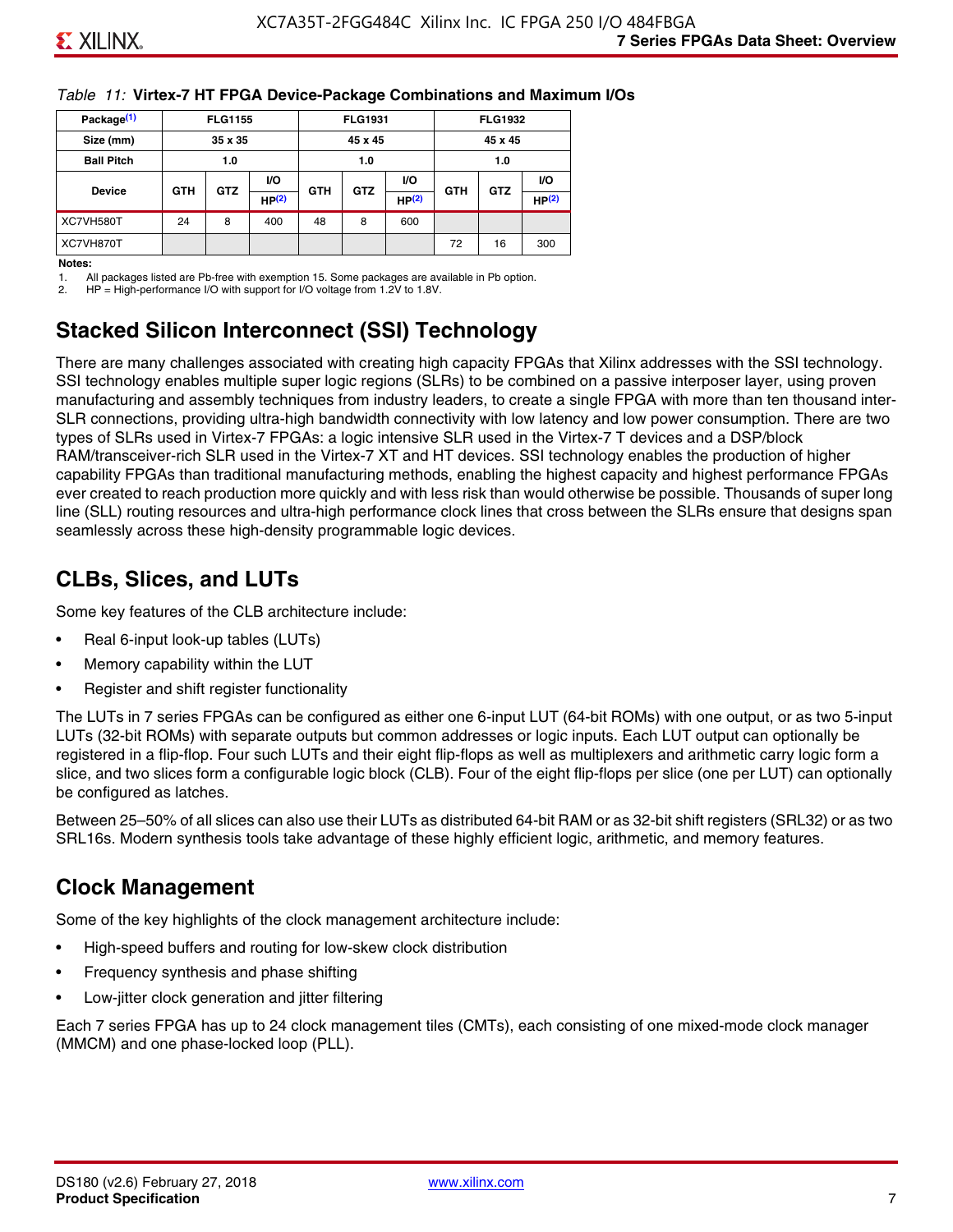## **Mixed-Mode Clock Manager and Phase-Locked Loop**

The MMCM and PLL share many characteristics. Both can serve as a frequency synthesizer for a wide range of frequencies and as a jitter filter for incoming clocks. At the center of both components is a voltage-controlled oscillator (VCO), which speeds up and slows down depending on the input voltage it receives from the phase frequency detector (PFD).

There are three sets of programmable frequency dividers: D, M, and O. The pre-divider D (programmable by configuration and afterwards via DRP) reduces the input frequency and feeds one input of the traditional PLL phase/frequency comparator. The feedback divider M (programmable by configuration and afterwards via DRP) acts as a multiplier because it divides the VCO output frequency before feeding the other input of the phase comparator. D and M must be chosen appropriately to keep the VCO within its specified frequency range. The VCO has eight equally-spaced output phases  $(0^\circ, 45^\circ, 90^\circ, 135^\circ, 180^\circ, 225^\circ, 270^\circ,$  and  $315^\circ$ ). Each can be selected to drive one of the output dividers (six for the PLL, O0 to O5, and seven for the MMCM, O0 to O6), each programmable by configuration to divide by any integer from 1 to 128.

The MMCM and PLL have three input-jitter filter options: low bandwidth, high bandwidth, or optimized mode. Low-bandwidth mode has the best jitter attenuation but not the smallest phase offset. High-bandwidth mode has the best phase offset, but not the best jitter attenuation. Optimized mode allows the tools to find the best setting.

#### **MMCM Additional Programmable Features**

The MMCM can have a fractional counter in either the feedback path (acting as a multiplier) or in one output path. Fractional counters allow non-integer increments of  $1/8$  and can thus increase frequency synthesis capabilities by a factor of 8.

The MMCM can also provide fixed or dynamic phase shift in small increments that depend on the VCO frequency. At 1600 MHz, the phase-shift timing increment is 11.2 ps.

## **Clock Distribution**

Each 7 series FPGA provides six different types of clock lines (BUFG, BUFR, BUFIO, BUFH, BUFMR, and the highperformance clock) to address the different clocking requirements of high fanout, short propagation delay, and extremely low skew.

#### **Global Clock Lines**

In each 7 series FPGA (except XC7S6 and XC7S15), 32 global clock lines have the highest fanout and can reach every flipflop clock, clock enable, and set/reset, as well as many logic inputs. There are 12 global clock lines within any clock region driven by the horizontal clock buffers (BUFH). Each BUFH can be independently enabled/disabled, allowing for clocks to be turned off within a region, thereby offering fine-grain control over which clock regions consume power. Global clock lines can be driven by global clock buffers, which can also perform glitchless clock multiplexing and clock enable functions. Global clocks are often driven from the CMT, which can completely eliminate the basic clock distribution delay.

#### **Regional Clocks**

Regional clocks can drive all clock destinations in their region. A region is defined as an area that is 50 I/O and 50 CLB high and half the chip wide. 7 series FPGAs have between two and twenty-four regions. There are four regional clock tracks in every region. Each regional clock buffer can be driven from any of four clock-capable input pins, and its frequency can optionally be divided by any integer from 1 to 8.

#### **I/O Clocks**

I/O clocks are especially fast and serve only I/O logic and serializer/deserializer (SerDes) circuits, as described in the I/O Logic section. The 7 series devices have a direct connection from the MMCM to the I/O for low-jitter, high-performance interfaces.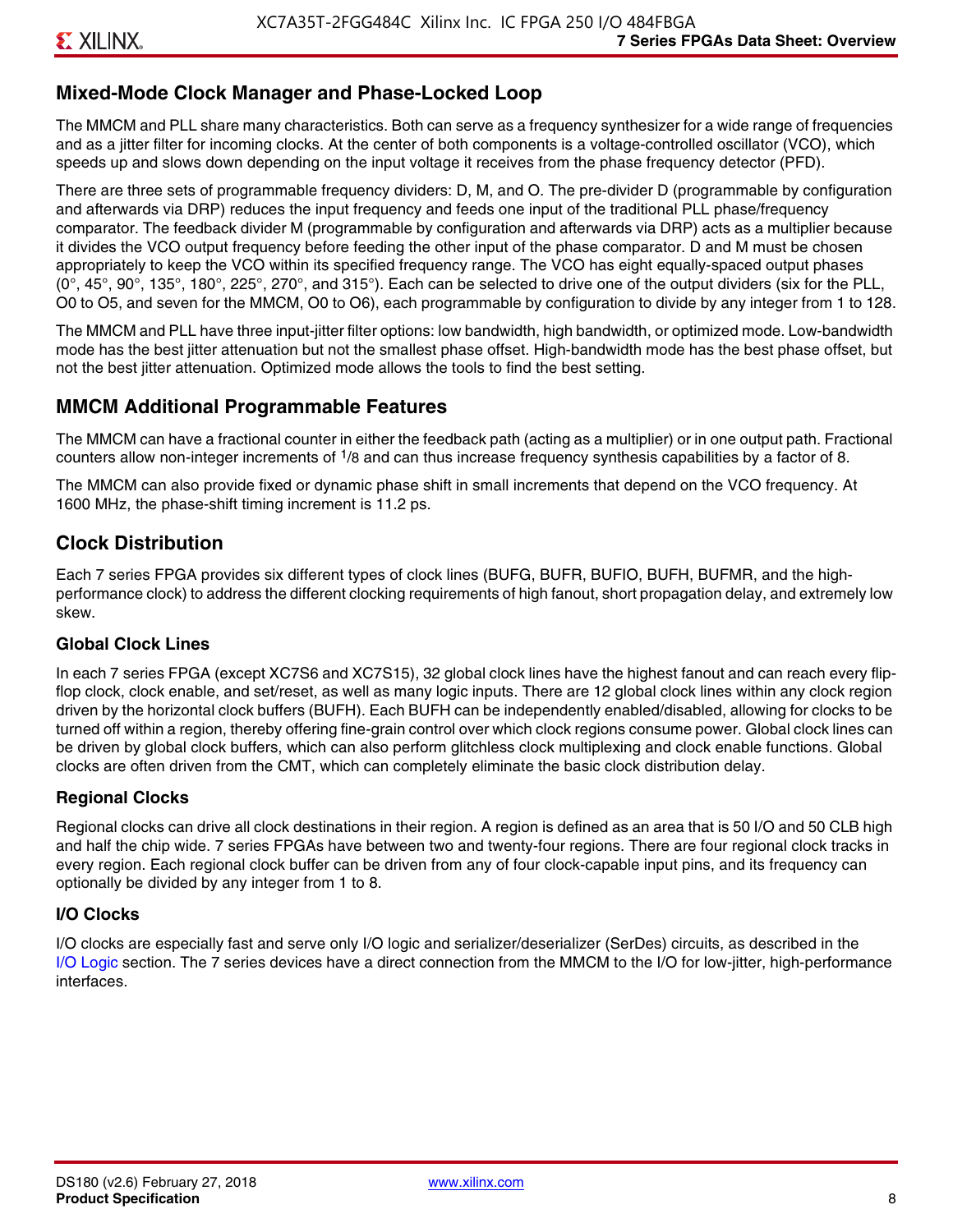## **Block RAM**

Some of the key features of the block RAM include:

- Dual-port 36 Kb block RAM with port widths of up to 72
- Programmable FIFO logic
- Built-in optional error correction circuitry

Every 7 series FPGA has between 5 and 1,880 dual-port block RAMs, each storing 36 Kb. Each block RAM has two completely independent ports that share nothing but the stored data.

## **Synchronous Operation**

Each memory access, read or write, is controlled by the clock. All inputs, data, address, clock enables, and write enables are registered. Nothing happens without a clock. The input address is always clocked, retaining data until the next operation. An optional output data pipeline register allows higher clock rates at the cost of an extra cycle of latency.

During a write operation, the data output can reflect either the previously stored data, the newly written data, or can remain unchanged.

#### **Programmable Data Width**

Each port can be configured as 32K  $\times$  1, 16K  $\times$  2, 8K  $\times$  4, 4K  $\times$  9 (or 8), 2K  $\times$  18 (or 16), 1K  $\times$  36 (or 32), or 512  $\times$  72 (or 64). The two ports can have different aspect ratios without any constraints.

Each block RAM can be divided into two completely independent 18 Kb block RAMs that can each be configured to any aspect ratio from 16K  $\times$  1 to 512  $\times$  36. Everything described previously for the full 36 Kb block RAM also applies to each of the smaller 18 Kb block RAMs.

Only in simple dual-port (SDP) mode can data widths of greater than 18 bits (18 Kb RAM) or 36 bits (36 Kb RAM) be accessed. In this mode, one port is dedicated to read operation, the other to write operation. In SDP mode, one side (read or write) can be variable, while the other is fixed to 32/36 or 64/72.

Both sides of the dual-port 36 Kb RAM can be of variable width.

Two adjacent 36 Kb block RAMs can be configured as one cascaded 64K × 1 dual-port RAM without any additional logic.

#### **Error Detection and Correction**

Each 64-bit-wide block RAM can generate, store, and utilize eight additional Hamming code bits and perform single-bit error correction and double-bit error detection (ECC) during the read process. The ECC logic can also be used when writing to or reading from external 64- to 72-bit-wide memories.

## **FIFO Controller**

The built-in FIFO controller for single-clock (synchronous) or dual-clock (asynchronous or multirate) operation increments the internal addresses and provides four handshaking flags: full, empty, almost full, and almost empty. The almost full and almost empty flags are freely programmable. Similar to the block RAM, the FIFO width and depth are programmable, but the write and read ports always have identical width.

First word fall-through mode presents the first-written word on the data output even before the first read operation. After the first word has been read, there is no difference between this mode and the standard mode.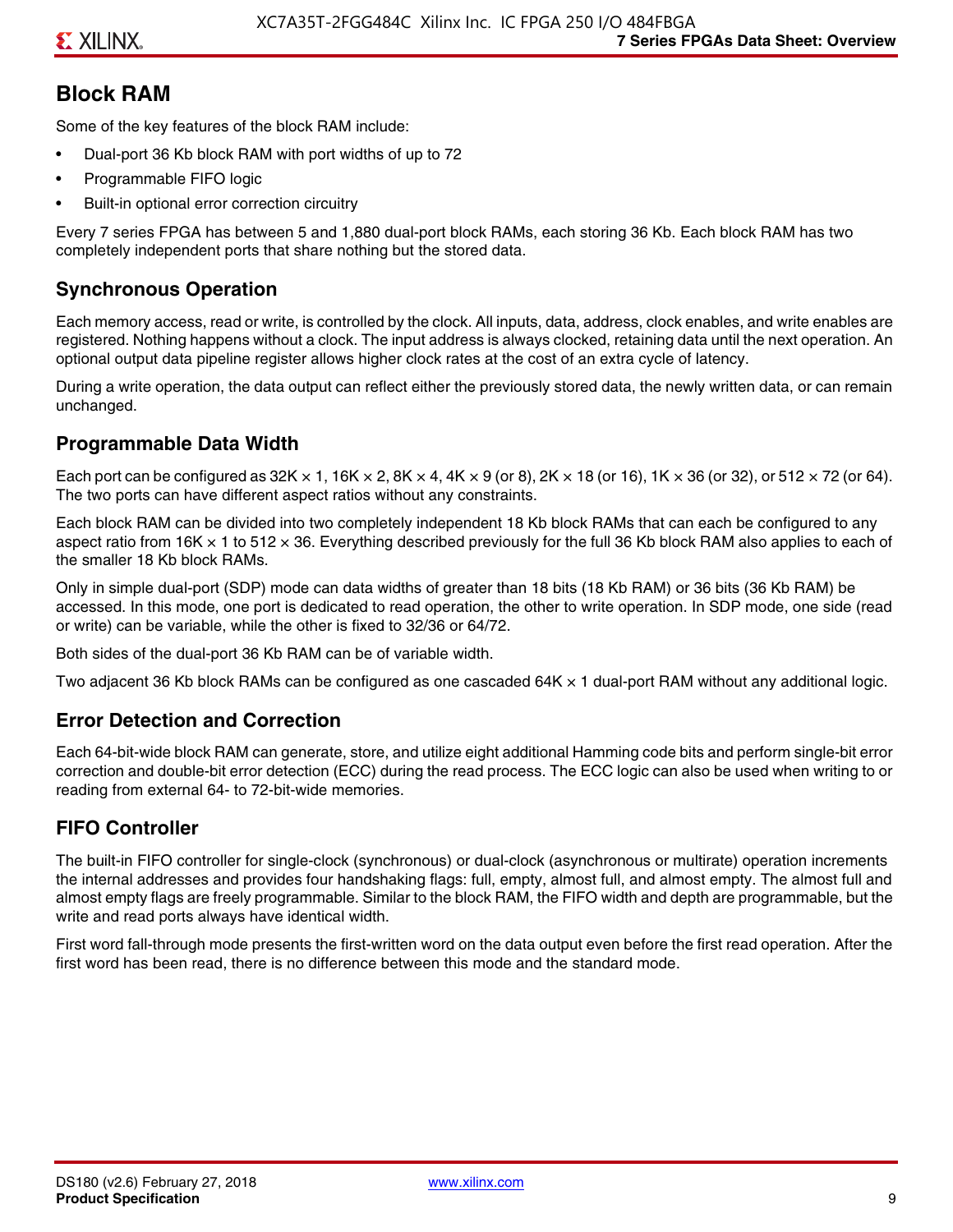## **Digital Signal Processing — DSP Slice**

Some highlights of the DSP functionality include:

- $25 \times 18$  two's complement multiplier/accumulator high-resolution (48 bit) signal processor
- Power saving pre-adder to optimize symmetrical filter applications
- Advanced features: optional pipelining, optional ALU, and dedicated buses for cascading

DSP applications use many binary multipliers and accumulators, best implemented in dedicated DSP slices. All 7 series FPGAs have many dedicated, full custom, low-power DSP slices, combining high speed with small size while retaining system design flexibility.

Each DSP slice fundamentally consists of a dedicated 25 × 18 bit two's complement multiplier and a 48-bit accumulator, both capable of operating up to 741 MHz. The multiplier can be dynamically bypassed, and two 48-bit inputs can feed a single-instruction-multiple-data (SIMD) arithmetic unit (dual 24-bit add/subtract/accumulate or quad 12-bit add/subtract/accumulate), or a logic unit that can generate any one of ten different logic functions of the two operands.

The DSP includes an additional pre-adder, typically used in symmetrical filters. This pre-adder improves performance in densely packed designs and reduces the DSP slice count by up to 50%. The DSP also includes a 48-bit-wide Pattern Detector that can be used for convergent or symmetric rounding. The pattern detector is also capable of implementing 96-bit-wide logic functions when used in conjunction with the logic unit.

The DSP slice provides extensive pipelining and extension capabilities that enhance the speed and efficiency of many applications beyond digital signal processing, such as wide dynamic bus shifters, memory address generators, wide bus multiplexers, and memory-mapped I/O register files. The accumulator can also be used as a synchronous up/down counter.

## **Input/Output**

Some highlights of the input/output functionality include:

- High-performance SelectIO technology with support for 1,866 Mb/s DDR3
- High-frequency decoupling capacitors within the package for enhanced signal integrity
- Digitally Controlled Impedance that can be 3-stated for lowest power, high-speed I/O operation

The number of I/O pins varies depending on device and package size. Each I/O is configurable and can comply with a large number of I/O standards. With the exception of the supply pins and a few dedicated configuration pins, all other package pins have the same I/O capabilities, constrained only by certain banking rules. The I/O in 7 series FPGAs are classed as high range (HR) or high performance (HP). The HR I/Os offer the widest range of voltage support, from 1.2V to 3.3V. The HP I/Os are optimized for highest performance operation, from 1.2V to 1.8V.

HR and HP I/O pins in 7 series FPGAs are organized in banks, with 50 pins per bank. Each bank has one common V<sub>CCO</sub> output supply, which also powers certain input buffers. Some single-ended input buffers require an internally generated or an externally applied reference voltage ( $V_{RFF}$ ). There are two  $V_{RFF}$  pins per bank (except configuration bank 0). A single bank can have only one  $V_{\text{RFF}}$  voltage value.

Xilinx 7 series FPGAs use a variety of package types to suit the needs of the user, including small form factor wire-bond packages for lowest cost; conventional, high performance flip-chip packages; and bare-die flip-chip packages that balance smaller form factor with high performance. In the flip-chip packages, the silicon device is attached to the package substrate using a high-performance flip-chip process. Controlled ESR discrete decoupling capacitors are mounted on the package substrate to optimize signal integrity under simultaneous switching of outputs (SSO) conditions.

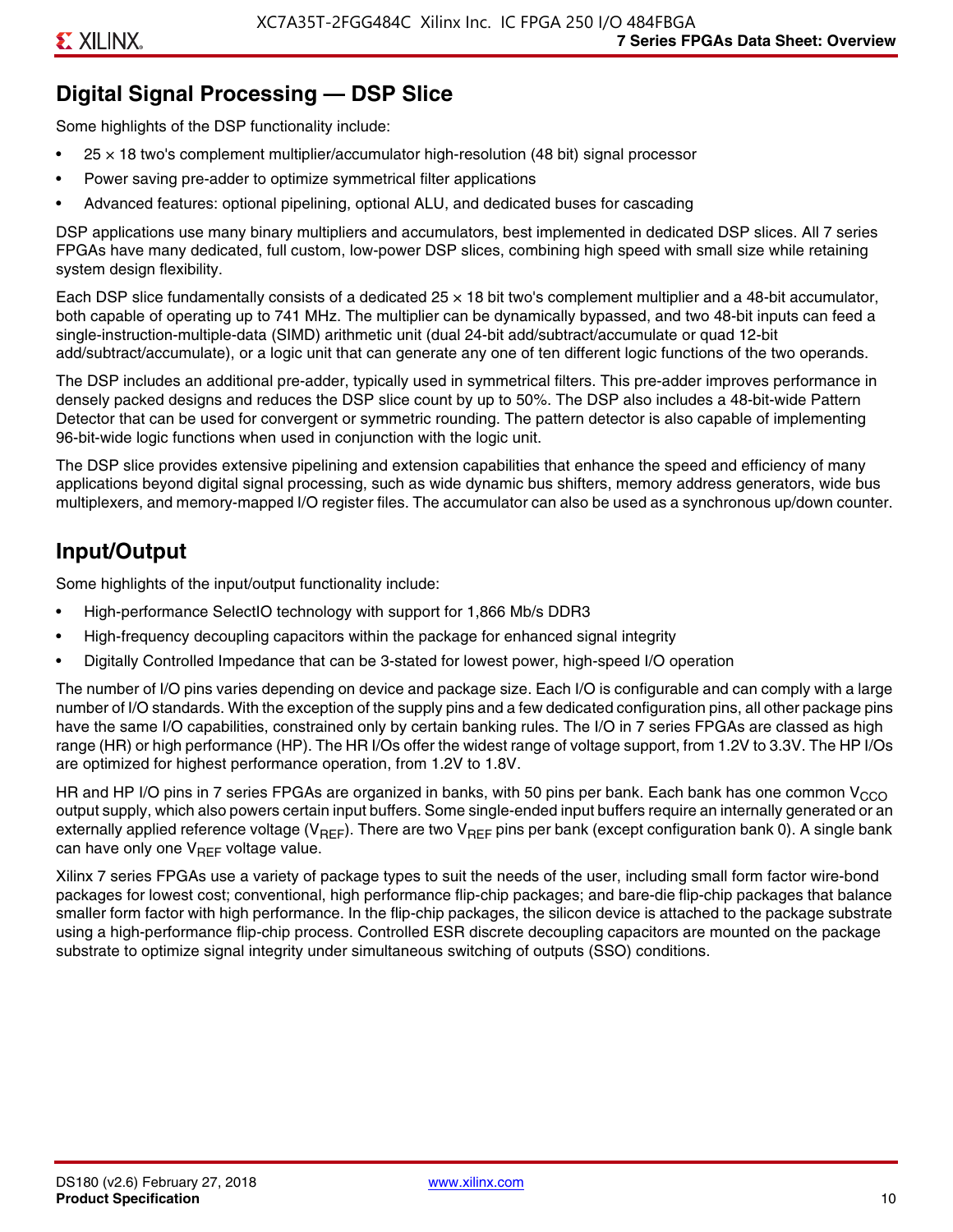## **I/O Electrical Characteristics**

Single-ended outputs use a conventional CMOS push/pull output structure driving High towards  $V_{CCO}$  or Low towards ground, and can be put into a high-Z state. The system designer can specify the slew rate and the output strength. The input is always active but is usually ignored while the output is active. Each pin can optionally have a weak pull-up or a weak pulldown resistor.

Most signal pin pairs can be configured as differential input pairs or output pairs. Differential input pin pairs can optionally be terminated with a 100Ω internal resistor. All 7 series devices support differential standards beyond LVDS: RSDS, BLVDS, differential SSTL, and differential HSTL.

Each of the I/Os supports memory I/O standards, such as single-ended and differential HSTL as well as single-ended SSTL and differential SSTL. The SSTL I/O standard can support data rates of up to 1,866 Mb/s for DDR3 interfacing applications.

#### **3-State Digitally Controlled Impedance and Low Power I/O Features**

The 3-state Digitally Controlled Impedance (T\_DCI) can control the output drive impedance (series termination) or can provide parallel termination of an input signal to V<sub>CCO</sub> or split (Thevenin) termination to V<sub>CCO</sub>/2. This allows users to eliminate off-chip termination for signals using T\_DCI. In addition to board space savings, the termination automatically turns off when in output mode or when 3-stated, saving considerable power compared to off-chip termination. The I/Os also have low power modes for IBUF and IDELAY to provide further power savings, especially when used to implement memory interfaces.

## **I/O Logic**

#### **Input and Output Delay**

All inputs and outputs can be configured as either combinatorial or registered. Double data rate (DDR) is supported by all inputs and outputs. Any input and some outputs can be individually delayed by up to 32 increments of 78 ps, 52 ps, or 39 ps each. Such delays are implemented as IDELAY and ODELAY. The number of delay steps can be set by configuration and can also be incremented or decremented while in use.

#### **ISERDES and OSERDES**

Many applications combine high-speed, bit-serial I/O with slower parallel operation inside the device. This requires a serializer and deserializer (SerDes) inside the I/O structure. Each I/O pin possesses an 8-bit IOSERDES (ISERDES and OSERDES) capable of performing serial-to-parallel or parallel-to-serial conversions with programmable widths of 2, 3, 4, 5, 6, 7, or 8 bits. By cascading two IOSERDES from two adjacent pins (default from differential I/O), wider width conversions of 10 and 14 bits can also be supported. The ISERDES has a special oversampling mode capable of asynchronous data recovery for applications like a 1.25 Gb/s LVDS I/O-based SGMII interface.

## **Low-Power Gigabit Transceivers**

Some highlights of the Low-Power Gigabit Transceivers include:

- High-performance transceivers capable of up to 6.6 Gb/s (GTP), 12.5 Gb/s (GTX), 13.1 Gb/s (GTH), or 28.05 Gb/s (GTZ) line rates depending on the family, enabling the first single device for 400G implementations.
- Low-power mode optimized for chip-to-chip interfaces.
- Advanced Transmit pre and post emphasis, receiver linear equalization (CTLE), and decision feedback equalization (DFE) for long reach or backplane applications. Auto-adaption at receiver equalization and on-chip Eye Scan for easy serial link tuning.

Ultra-fast serial data transmission to optical modules, between ICs on the same PCB, over the backplane, or over longer distances is becoming increasingly popular and important to enable customer line cards to scale to 100 Gb/s and onwards to 400 Gb/s. It requires specialized dedicated on-chip circuitry and differential I/O capable of coping with the signal integrity issues at these high data rates.

The transceiver count in the 7 series FPGAs ranges from up to 16 transceiver circuits in the Artix-7 family, up to 32 transceiver circuits in the Kintex-7 family, and up to 96 transceiver circuits in the Virtex-7 family. Each serial transceiver is a combined transmitter and receiver. The various 7 series serial transceivers use either a combination of ring oscillators and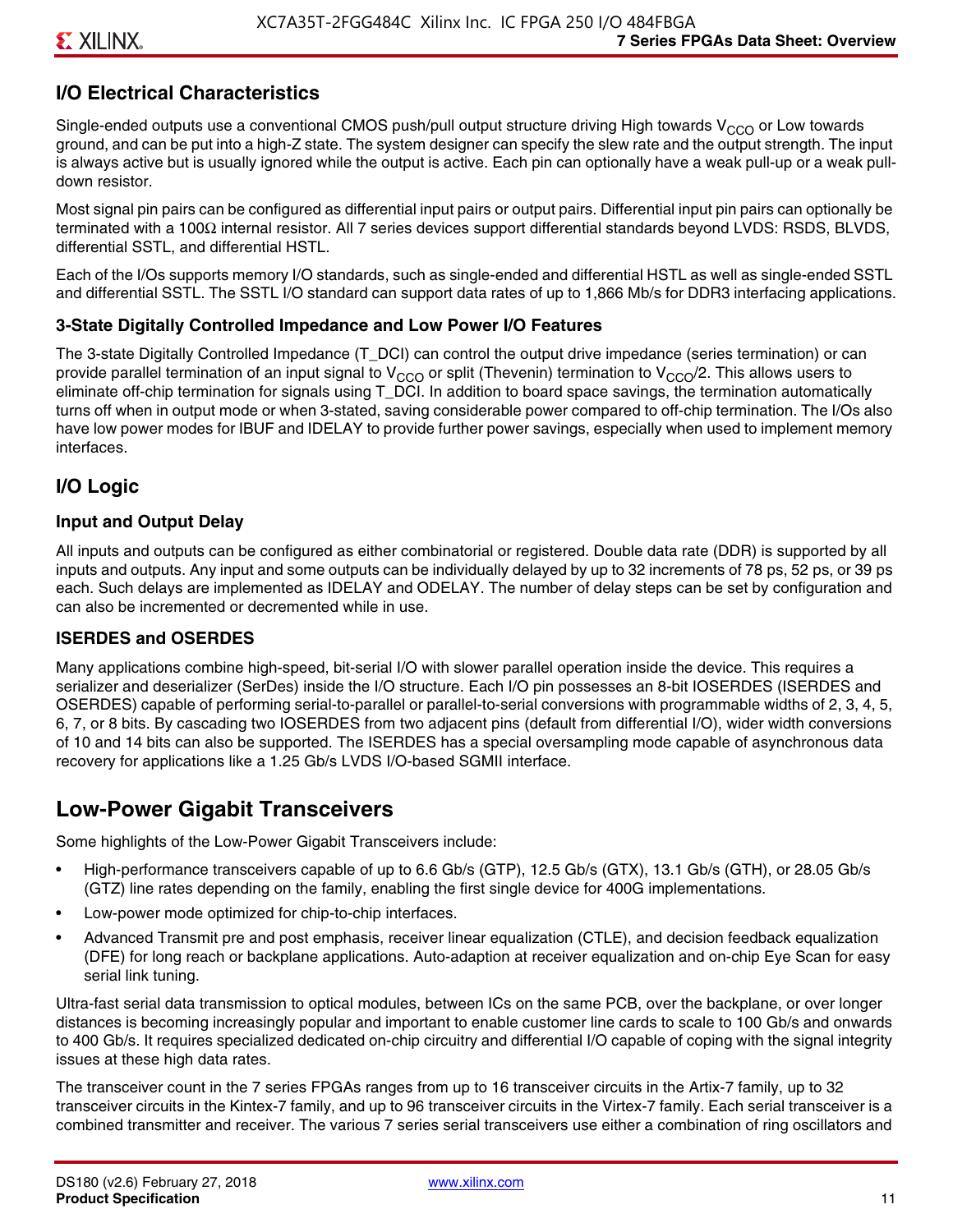LC tank or, in the case of the GTZ, a single LC tank architecture to allow the ideal blend of flexibility and performance while enabling IP portability across the family members. The different 7 series family members offer different top-end data rates. The GTP operates up to 6.6 Gb/s, the GTX operates up to 12.5 Gb/s, the GTH operates up to 13.1 Gb/s, and the GTZ operates up to 28.05 Gb/s. Lower data rates can be achieved using FPGA logic-based oversampling. The serial transmitter and receiver are independent circuits that use an advanced PLL architecture to multiply the reference frequency input by certain programmable numbers up to 100 to become the bit-serial data clock. Each transceiver has a large number of userdefinable features and parameters. All of these can be defined during device configuration, and many can also be modified during operation.

#### **Transmitter**

The transmitter is fundamentally a parallel-to-serial converter with a conversion ratio of 16, 20, 32, 40, 64, or 80. Additionally, the GTZ transmitter supports up to 160 bit data widths. This allows the designer to trade-off datapath width for timing margin in high-performance designs. These transmitter outputs drive the PC board with a single-channel differential output signal. TXOUTCLK is the appropriately divided serial data clock and can be used directly to register the parallel data coming from the internal logic. The incoming parallel data is fed through an optional FIFO and has additional hardware support for the 8B/10B, 64B/66B, or 64B/67B encoding schemes to provide a sufficient number of transitions. The bit-serial output signal drives two package pins with differential signals. This output signal pair has programmable signal swing as well as programmable pre- and post-emphasis to compensate for PC board losses and other interconnect characteristics. For shorter channels, the swing can be reduced to reduce power consumption.

#### **Receiver**

The receiver is fundamentally a serial-to-parallel converter, changing the incoming bit-serial differential signal into a parallel stream of words, each 16, 20, 32, 40, 64, or 80 bits. Additionally, the GTZ receiver supports up to 160 bit data widths. This allows the FPGA designer to trade-off internal datapath width versus logic timing margin. The receiver takes the incoming differential data stream, feeds it through programmable linear and decision feedback equalizers (to compensate for PC board and other interconnect characteristics), and uses the reference clock input to initiate clock recognition. There is no need for a separate clock line. The data pattern uses non-return-to-zero (NRZ) encoding and optionally guarantees sufficient data transitions by using the selected encoding scheme. Parallel data is then transferred into the FPGA logic using the RXUSRCLK clock. For short channels, the transceivers offers a special low power mode (LPM) to reduce power consumption by approximately 30%.

## **Out-of-Band Signaling**

The transceivers provide out-of-band (OOB) signaling, often used to send low-speed signals from the transmitter to the receiver while high-speed serial data transmission is not active. This is typically done when the link is in a powered-down state or has not yet been initialized. This benefits PCI Express and SATA/SAS applications.

## **Integrated Interface Blocks for PCI Express Designs**

Highlights of the integrated blocks for PCI Express include:

- Compliant to the PCI Express Base Specification 2.1 or 3.0 (depending of family) with Endpoint and Root Port capability
- Supports Gen1 (2.5 Gb/s), Gen2 (5 Gb/s), and Gen3 (8 Gb/s) depending on device family
- Advanced configuration options, Advanced Error Reporting (AER), and End-to-End CRC (ECRC) Advanced Error Reporting and ECRC features
- Multiple-function and single root I/O virtualization (SR-IOV) support enabled through soft-logic wrappers or embedded in the integrated block depending on family

All Artix-7, Kintex-7, and Virtex-7 devices include at least one integrated block for PCI Express technology that can be configured as an Endpoint or Root Port, compliant to the PCI Express Base Specification Revision 2.1 or 3.0. The Root Port can be used to build the basis for a compatible Root Complex, to allow custom FPGA-to-FPGA communication via the PCI Express protocol, and to attach ASSP Endpoint devices, such as Ethernet Controllers or Fibre Channel HBAs, to the FPGA.

This block is highly configurable to system design requirements and can operate 1, 2, 4, or 8 lanes at the 2.5 Gb/s, 5.0 Gb/s, and 8.0 Gb/s data rates. For high-performance applications, advanced buffering techniques of the block offer a flexible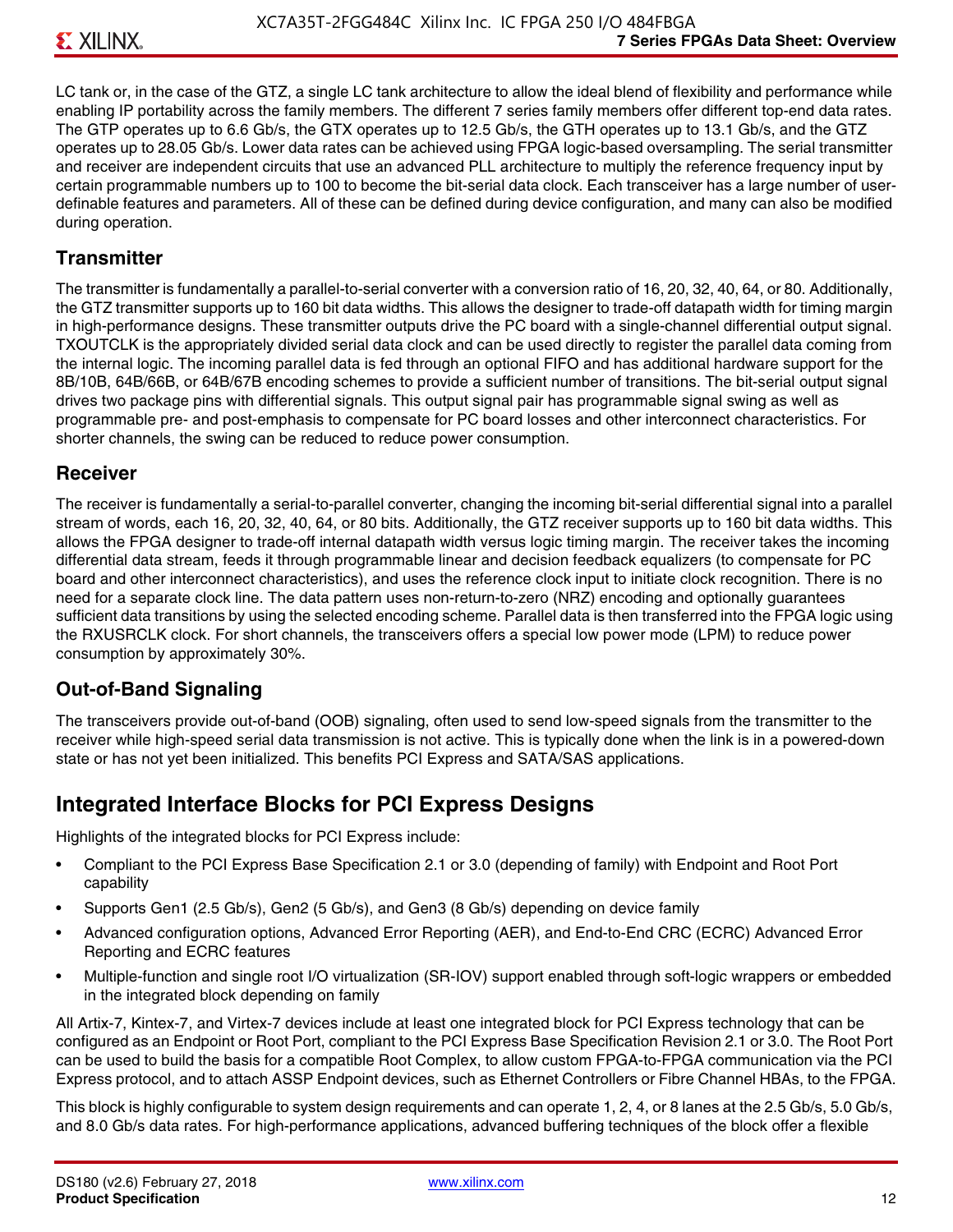maximum payload size of up to 1,024 bytes. The integrated block interfaces to the integrated high-speed transceivers for serial connectivity and to block RAMs for data buffering. Combined, these elements implement the Physical Layer, Data Link Layer, and Transaction Layer of the PCI Express protocol.

Xilinx provides a light-weight, configurable, easy-to-use LogiCORE™ IP wrapper that ties the various building blocks (the integrated block for PCI Express, the transceivers, block RAM, and clocking resources) into an Endpoint or Root Port solution. The system designer has control over many configurable parameters: lane width, maximum payload size, FPGA logic interface speeds, reference clock frequency, and base address register decoding and filtering.

Xilinx offers two wrappers for the integrated block: AXI4-Stream and AXI4 (memory mapped). Note that legacy TRN/Local Link is not available in 7 series devices for the integrated block for PCI Express. AXI4-Stream is designed for existing customers of the integrated block and enables easy migration to AXI4-Stream from TRN. AXI4 (memory mapped) is designed for Xilinx Platform Studio/EDK design flow and MicroBlaze™ processor based designs.

More information and documentation on solutions for PCI Express designs can be found at: <http://www.xilinx.com/products/technology/pci-express.html>.

## **Configuration**

There are many advanced configuration features, including:

- High-speed SPI and BPI (parallel NOR) configuration
- Built-in MultiBoot and safe-update capability
- 256-bit AES encryption with HMAC/SHA-256 authentication
- Built-in SEU detection and correction
- Partial reconfiguration

Xilinx 7 series FPGAs store their customized configuration in SRAM-type internal latches. There are up to 450 Mb configuration bits, depending on device size and user-design implementation options. The configuration storage is volatile and must be reloaded whenever the FPGA is powered up. This storage can also be reloaded at any time by pulling the PROGRAM B pin Low. Several methods and data formats for loading configuration are available, determined by the three mode pins.

The SPI interface (x1, x2, and x4 modes) and the BPI interface (parallel-NOR x8 and x16) are two common methods used for configuring the FPGA. Users can directly connect an SPI or BPI flash to the FPGA, and the FPGA's internal configuration logic reads the bitstream out of the flash and configures itself. The FPGA automatically detects the bus width on the fly, eliminating the need for any external controls or switches. Bus widths supported are x1, x2, and x4 for SPI, and x8 and x16 for BPI. The larger bus widths increase configuration speed and reduce the amount of time it takes for the FPGA to start up after power-on. Some configuration options such as BPI are not supported in all device-package combinations. Refer to [UG470,](http://www.xilinx.com/support/documentation/user_guides/ug470_7Series_Config.pdf) *7 Series FPGAs Configuration User Guide* for details.

In master mode, the FPGA can drive the configuration clock from an internally generated clock, or for higher speed configuration, the FPGA can use an external configuration clock source. This allows high-speed configuration with the ease of use characteristic of master mode. Slave modes up to 32 bits wide are also supported by the FPGA that are especially useful for processor-driven configuration.

The FPGA has the ability to reconfigure itself with a different image using SPI or BPI flash, eliminating the need for an external controller. The FPGA can reload its original design in case there are any errors in the data transmission, ensuring an operational FPGA at the end of the process. This is especially useful for updates to a design after the end product has been shipped. Customers can ship their products with an early version of the design, thus getting their products to market faster. This feature allows customers to keep their end users current with the most up-to-date designs while the product is already in the field.

The dynamic reconfiguration port (DRP) gives the system designer easy access to the configuration and status registers of the MMCM, PLL, XADC, transceivers, and integrated block for PCI Express. The DRP behaves like a set of memory-mapped registers, accessing and modifying block-specific configuration bits as well as status and control registers.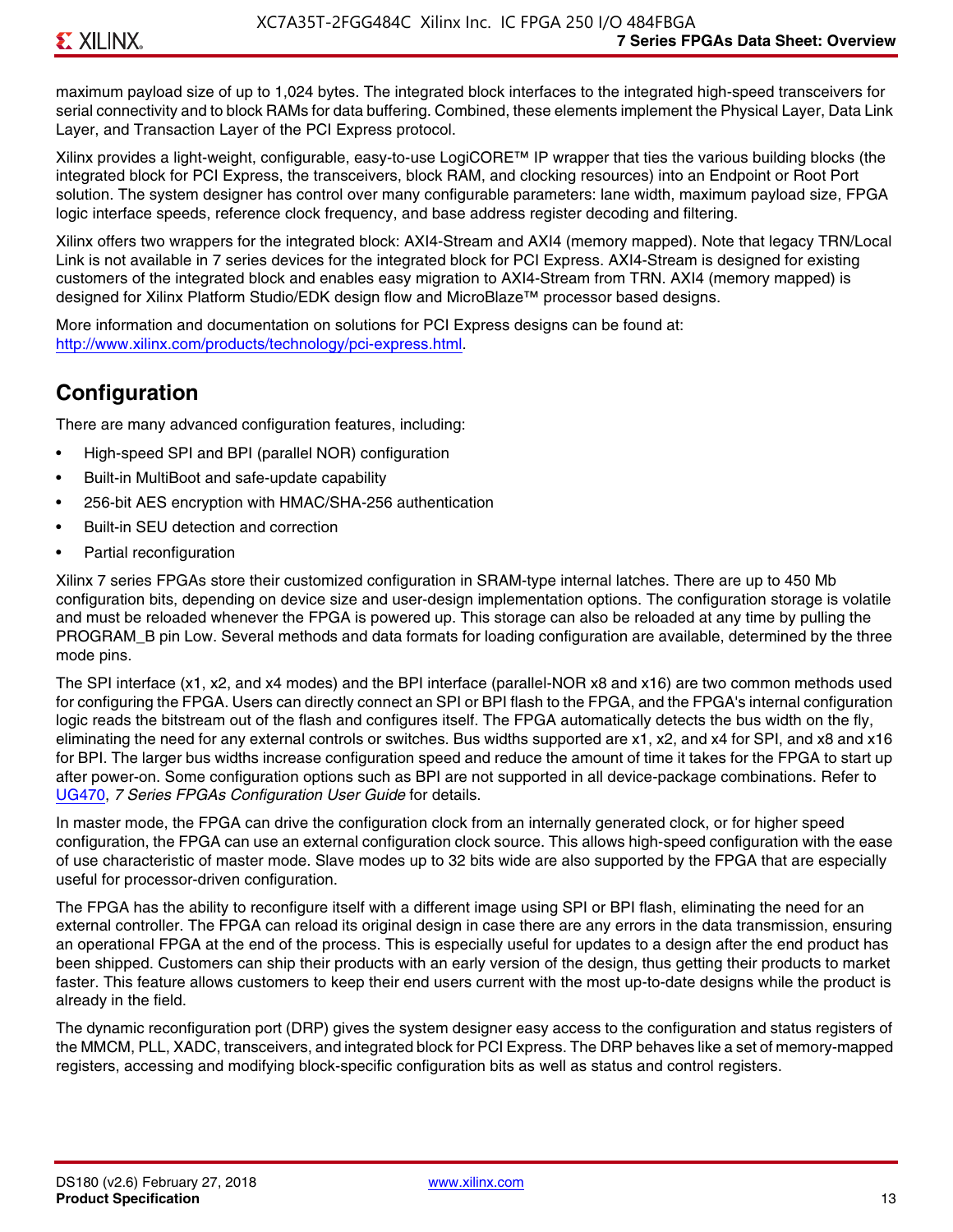## **Encryption, Readback, and Partial Reconfiguration**

In all 7 series FPGAs (except XC7S6 and XC7S15), the FPGA bitstream, which contains sensitive customer IP, can be protected with 256-bit AES encryption and HMAC/SHA-256 authentication to prevent unauthorized copying of the design. The FPGA performs decryption on the fly during configuration using an internally stored 256-bit key. This key can reside in battery-backed RAM or in nonvolatile eFUSE bits.

Most configuration data can be read back without affecting the system's operation. Typically, configuration is an all-or-nothing operation, but Xilinx 7 series FPGAs support partial reconfiguration. This is an extremely powerful and flexible feature that allows the user to change portions of the FPGA while other portions remain static. Users can time-slice these portions to fit more IP into smaller devices, saving cost and power. Where applicable in certain designs, partial reconfiguration can greatly improve the versatility of the FPGA.

## **XADC (Analog-to-Digital Converter)**

Highlights of the XADC architecture include:

- Dual 12-bit 1 MSPS analog-to-digital converters (ADCs)
- Up to 17 flexible and user-configurable analog inputs
- On-chip or external reference option
- On-chip temperature ( $\pm 4^{\circ}$ C max error) and power supply ( $\pm 1\%$  max error) sensors
- Continuous JTAG access to ADC measurements

All Xilinx 7 series FPGAs (except XC7S6 and XC7S15) integrate a new flexible analog interface called XADC. When combined with the programmable logic capability of the 7 series FPGAs, the XADC can address a broad range of data acquisition and monitoring requirements. For more information, go to: [http://www.xilinx.com/ams.](http://www.xilinx.com/ams)

The XADC contains two 12-bit 1 MSPS ADCs with separate track and hold amplifiers, an on-chip analog multiplexer (up to 17 external analog input channels supported), and on-chip thermal and supply sensors. The two ADCs can be configured to simultaneously sample two external-input analog channels. The track and hold amplifiers support a range of analog input signal types, including unipolar, bipolar, and differential. The analog inputs can support signal bandwidths of at least 500 KHz at sample rates of 1MSPS. It is possible to support higher analog bandwidths using external analog multiplexer mode with the dedicated analog input (see [UG480](http://www.xilinx.com/support/documentation/user_guides/ug480_7Series_XADC.pdf), 7 Series FPGAs and Zynq-7000 All Programmable SoC XADC Dual 12-Bit 1 MSPS Analog-to-Digital Converter User Guide)*.*

The XADC optionally uses an on-chip reference circuit  $(\pm 1\%)$ , thereby eliminating the need for any external active components for basic on-chip monitoring of temperature and power supply rails. To achieve the full 12-bit performance of the ADCs, an external 1.25V reference IC is recommended.

If the XADC is not instantiated in a design, then by default it digitizes the output of all on-chip sensors. The most recent measurement results (together with maximum and minimum readings) are stored in dedicated registers for access at any time via the JTAG interface. User-defined alarm thresholds can automatically indicate over-temperature events and unacceptable power supply variation. A user-specified limit (for example, 100°C) can be used to initiate an automatic powerdown.

## **EasyPath-7 FPGAs**

EasyPath-7 FPGAs provide a fast, simple, and risk-free solution for cost reducing Kintex-7, Virtex-7 T, and Virtex-7 XT FPGA designs. EasyPath-7 FPGAs support the same packages, speed grades, and match all Kintex-7 or Virtex-7 FPGA data sheet specifications (in function and timing). With no re-engineering or re-qualification, EasyPath-7 FPGAs deliver the lowest total product cost compared to any other FPGA cost-reduction solution.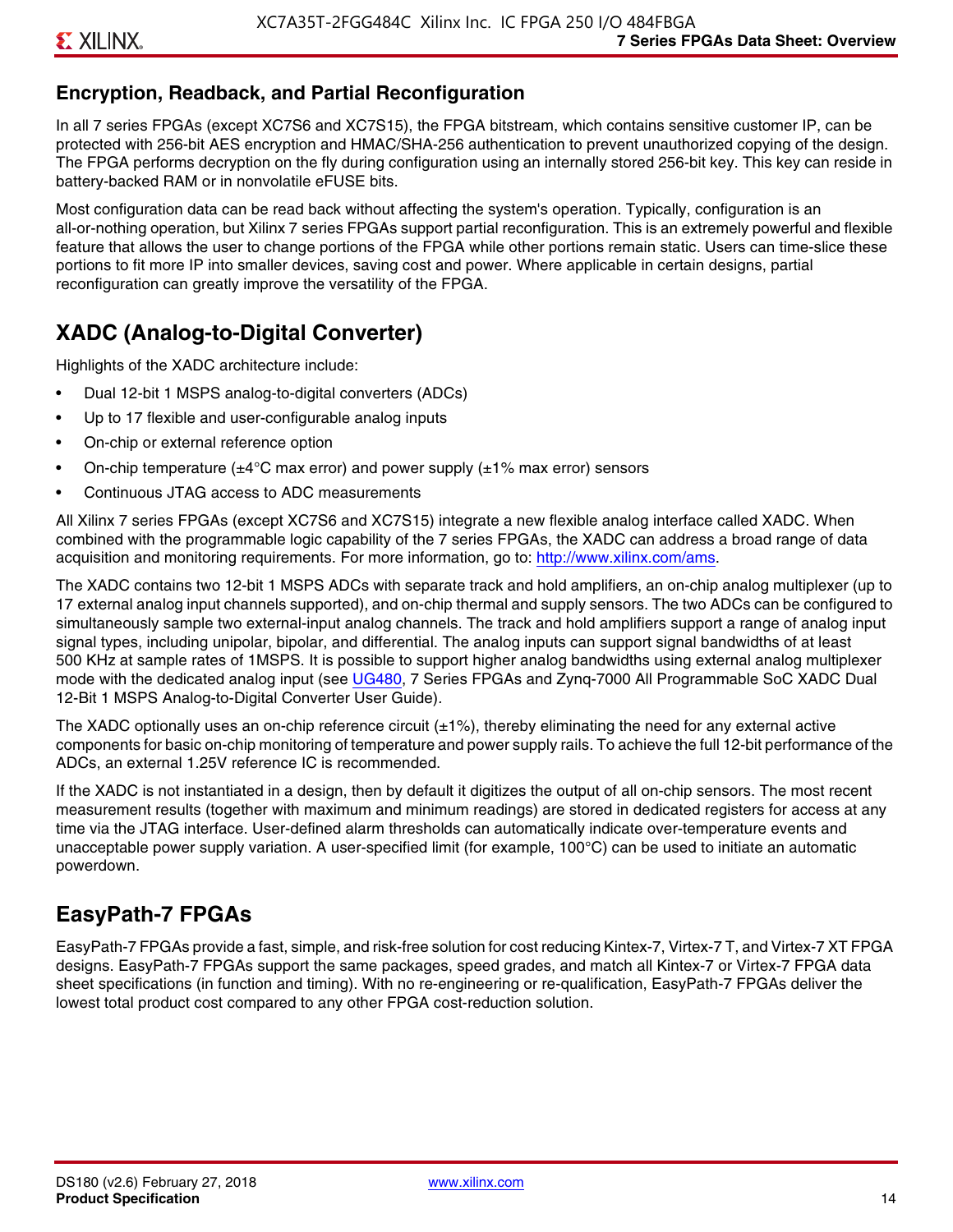## **7 Series FPGA Ordering Information**

Table 12 shows the speed and temperature grades available in the different device families. Some devices might not be available in every speed and temperature grade.

#### *Table 12:* **7 Series Speed Grade and Temperature Ranges**

| <b>Device</b> |                                    |                                                        |                                                    | Speed Grade, Temperature Range, and Operating Voltage  |                                                      |
|---------------|------------------------------------|--------------------------------------------------------|----------------------------------------------------|--------------------------------------------------------|------------------------------------------------------|
| Family        | <b>Devices</b>                     | <b>Commercial (C)</b><br>$0^\circ$ C to +85 $^\circ$ C | Extended (E)<br>$0^{\circ}$ C to +100 $^{\circ}$ C | Industrial (I)<br>$-40^{\circ}$ C to +100 $^{\circ}$ C | Expanded (Q)<br>$-40^{\circ}$ C to +125 $^{\circ}$ C |
|               |                                    | $-2C(1.0V)$                                            |                                                    | $-21(1.0V)$                                            |                                                      |
| Spartan-7     | All                                | $-1C(1.0V)$                                            |                                                    | $-11(1.0V)$                                            | $-1Q(1.0V)$                                          |
|               |                                    |                                                        |                                                    | $-1LI(0.95V)$                                          |                                                      |
|               |                                    |                                                        | $-3E(1.0V)$                                        |                                                        |                                                      |
|               |                                    | $-2C(1.0V)$                                            |                                                    | $-21(1.0V)$                                            |                                                      |
| Artix-7       | All                                |                                                        | -2LE (1.0V or 0.9V)                                |                                                        |                                                      |
|               |                                    | $-1C(1.0V)$                                            |                                                    | $-11(1.0V)$                                            |                                                      |
|               |                                    |                                                        |                                                    | $-1LI(0.95V)$                                          |                                                      |
|               |                                    |                                                        | $-3E(1.0V)$                                        |                                                        |                                                      |
|               | XC7K70T                            | $-2C(1.0V)$                                            |                                                    | $-21(1.0V)$                                            |                                                      |
|               |                                    |                                                        | -2LE (1.0V or 0.9V)                                |                                                        |                                                      |
|               |                                    | $-1C(1.0V)$                                            |                                                    | $-11(1.0V)$                                            |                                                      |
| Kintex-7      | <b>XC7K160T</b>                    |                                                        | $-3E(1.0V)$                                        |                                                        |                                                      |
|               | <b>XC7K325T</b><br><b>XC7K355T</b> | $-2C(1.0V)$                                            |                                                    | $-21(1.0V)$                                            |                                                      |
|               | <b>XC7K410T</b>                    |                                                        | -2LE (1.0V or 0.9V)                                | $-2LI(0.95V)$                                          |                                                      |
|               | <b>XC7K420T</b><br><b>XC7K480T</b> | $-1C(1.0V)$                                            |                                                    | $-11(1.0V)$                                            |                                                      |
|               |                                    |                                                        | $-3E(1.0V)$                                        |                                                        |                                                      |
|               |                                    | $-2C(1.0V)$                                            |                                                    | $-21(1.0V)$                                            |                                                      |
|               | <b>XC7V585T</b>                    |                                                        | $-2LE(1.0V)$                                       |                                                        |                                                      |
|               |                                    | $-1C(1.0V)$                                            |                                                    | $-11(1.0V)$                                            |                                                      |
| Virtex-7 T    |                                    | $-2C(1.0V)$                                            |                                                    |                                                        |                                                      |
|               |                                    |                                                        | $-2GE(1.0V)$                                       |                                                        |                                                      |
|               | XC7V2000T                          |                                                        | $-2LE(1.0V)$                                       |                                                        |                                                      |
|               |                                    | $-1C(1.0V)$                                            |                                                    | $-11(1.0V)$                                            |                                                      |
|               |                                    |                                                        | $-3E(1.0V)$                                        |                                                        |                                                      |
|               | XC7VX330T                          | $-2C(1.0V)$                                            |                                                    | $-21(1.0V)$                                            |                                                      |
|               | XC7VX415T<br>XC7VX485T             |                                                        | $-2LE(1.0V)$                                       |                                                        |                                                      |
|               | XC7VX550T<br>XC7VX690T             |                                                        |                                                    |                                                        |                                                      |
|               |                                    | $-1C(1.0V)$                                            |                                                    | $-11(1.0V)$                                            |                                                      |
|               |                                    | $-2C(1.0V)$                                            |                                                    |                                                        |                                                      |
| Virtex-7 XT   | XC7VX980T                          |                                                        | $-2LE(1.0V)$                                       |                                                        |                                                      |
|               |                                    | $-1C(1.0V)$                                            |                                                    | $-11(1.0V)$                                            |                                                      |
|               |                                    | $-2C(1.0V)$                                            |                                                    |                                                        |                                                      |
|               |                                    |                                                        | $-2GE(1.0V)$                                       |                                                        |                                                      |
|               | XC7VX1140T                         |                                                        | $-2LE(1.0V)$                                       |                                                        |                                                      |
|               |                                    | $-1C(1.0V)$                                            |                                                    | $-11(1.0V)$                                            |                                                      |
|               |                                    | $-2C(1.0V)$                                            |                                                    |                                                        |                                                      |
|               |                                    |                                                        | $-2GE(1.0V)$                                       |                                                        |                                                      |
| Virtex-7 HT   | All                                |                                                        | $-2LE(1.0V)$                                       |                                                        |                                                      |
|               |                                    | $-1C(1.0V)$                                            |                                                    |                                                        |                                                      |
|               |                                    |                                                        |                                                    |                                                        |                                                      |

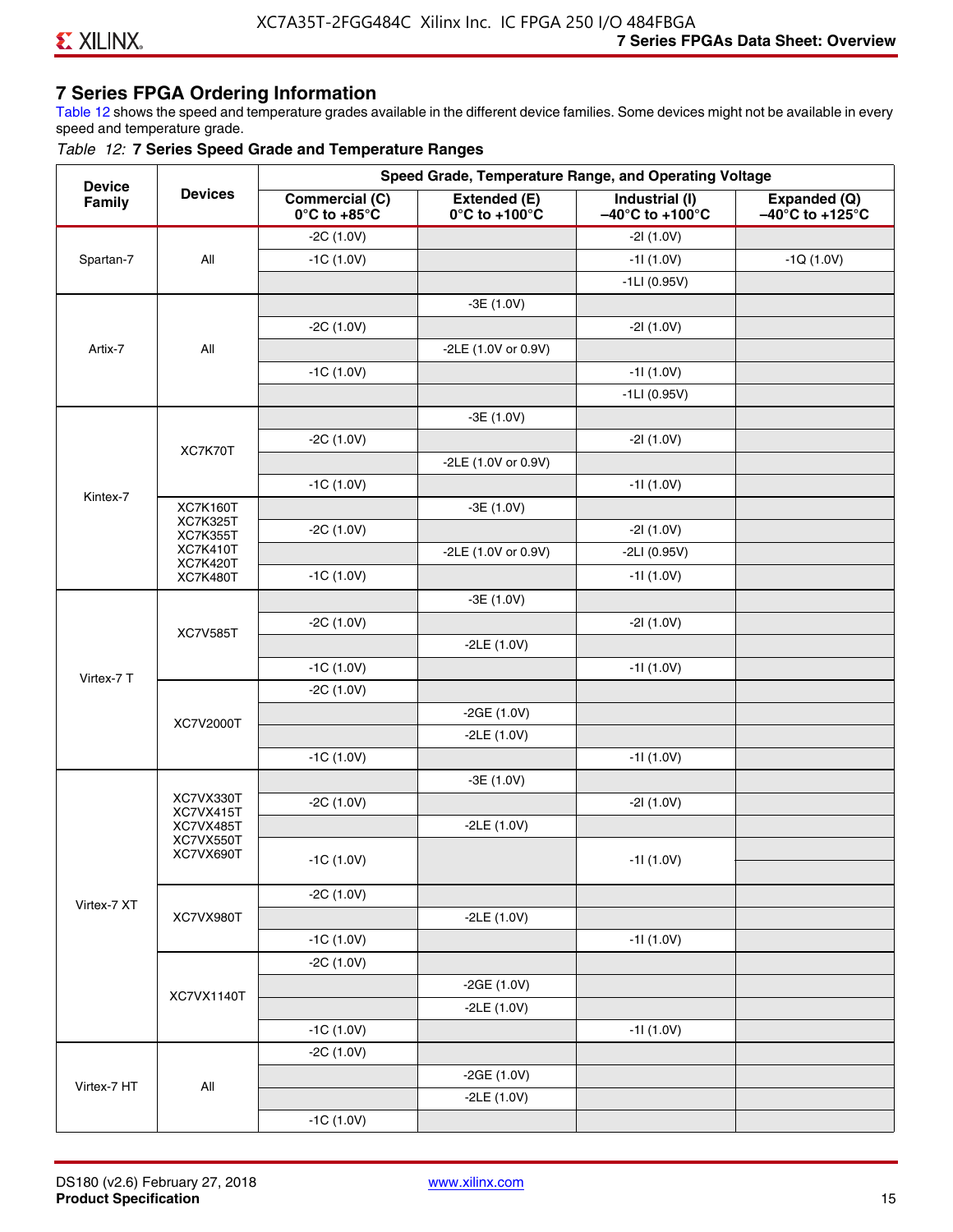The Spartan-7 FPGA ordering information is shown in Figure 1. Refer to the Package Marking section of [UG475,](http://www.xilinx.com/support/documentation/user_guides/ug475_7Series_Pkg_Pinout.pdf) *7 Series FPGAs Packaging and Pinout* for a more detailed explanation of the device markings.





The Artix-7, Kintex-7, and Virtex-7 FPGA ordering information, shown in Figure 2, applies to all packages including Pb-Free. Refer to the Package Marking section of [UG475](http://www.xilinx.com/support/documentation/user_guides/ug475_7Series_Pkg_Pinout.pdf), *7 Series FPGAs Packaging and Pinout* for a more detailed explanation of the device markings.



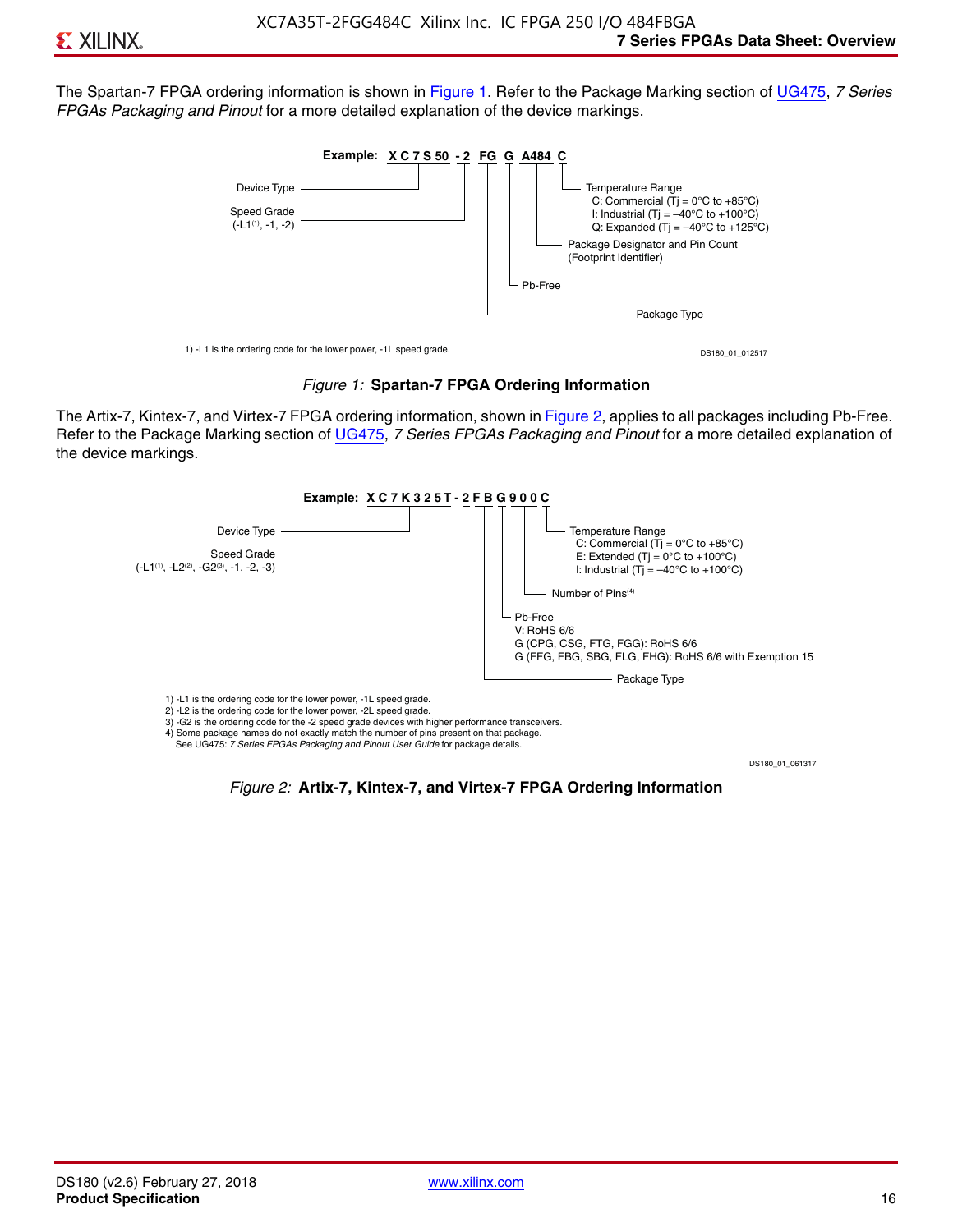## **Revision History**

The following table shows the revision history for this document:

| <b>Date</b> | <b>Version</b> | <b>Description of Revisions</b>                                                                                                                                                                                                                                                                                                                                                                                                                                                                                                                                                                                                                                                                                                                                                                                                                                                                                                                                                                                                                                                                                                                                                                                                                                                                                       |
|-------------|----------------|-----------------------------------------------------------------------------------------------------------------------------------------------------------------------------------------------------------------------------------------------------------------------------------------------------------------------------------------------------------------------------------------------------------------------------------------------------------------------------------------------------------------------------------------------------------------------------------------------------------------------------------------------------------------------------------------------------------------------------------------------------------------------------------------------------------------------------------------------------------------------------------------------------------------------------------------------------------------------------------------------------------------------------------------------------------------------------------------------------------------------------------------------------------------------------------------------------------------------------------------------------------------------------------------------------------------------|
| 06/21/10    | 1.0            | Initial Xilinx release.                                                                                                                                                                                                                                                                                                                                                                                                                                                                                                                                                                                                                                                                                                                                                                                                                                                                                                                                                                                                                                                                                                                                                                                                                                                                                               |
| 07/30/10    | 1.1            | Added SHA-256 to authentication information. Updated Table 5, Table 7, Virtex-7 FPGA Device-<br>Package Combinations and Maximum I/Os table (Virtex-7 T devices), and Table 9 with ball pitch<br>information and voltage bank information. Updated DSP and Logic Slice information in Table 8.<br><b>Updated Low-Power Gigabit Transceivers.</b>                                                                                                                                                                                                                                                                                                                                                                                                                                                                                                                                                                                                                                                                                                                                                                                                                                                                                                                                                                      |
| 09/24/10    | 1.2            | In General Description, updated 4.7 TMACS DSP to 5.0 TMACS DSP. In Table 1, added Note 1;<br>updated Peak DSP Performance for Kintex-7 and Virtex-7 families. In Table 4, updated CMT<br>information for XC7A175T and XC7A355T. In Table 6, replaced XC7K120T with XC7K160T and<br>replaced XC7K230T with XC7K325T-and updated corresponding information. Also added<br>XC7K355T, XC7K420T, and XC7K480T. In Table 7, replaced XC7K230T with XC7K325T. In Table 8,<br>updated XC7V450T Logic Cell, CLB, block RAM, and PCI information; updated XC7VX415T and<br>XC7VX690T PCI information; updated XC7V1500T, and XC7V2000T block RAM information; and<br>replaced XC7VX605T with XC7VX575T, replaced XC7VX895T with XC7VX850T, and replaced<br>XC7VX910T with XC7VX865T—and updated corresponding information. Updated Digital Signal<br>Processing - DSP Slice with operating speed of 640 MHz. Removed specific transceiver type from<br>Out-of-Band Signaling. In Virtex-7 FPGA Device-Package Combinations and Maximum I/Os table<br>(Virtex-7 T devices), replaced XC7VX605T with XC7VX575T and added table notes 2 and 3. In<br>Table 9, removed the FFG784 package for the XC7VX485T device; replaced XC7VX605T with<br>XC7VX575T; replaced XC7VX895T with XC7VX850T; and replaced XC7VX910T with XC7VX865T. |
| 10/20/10    | 1.3            | In Table 7, replaced XC7K120T with XC7K160T. Updated Digital Signal Processing - DSP Slice.                                                                                                                                                                                                                                                                                                                                                                                                                                                                                                                                                                                                                                                                                                                                                                                                                                                                                                                                                                                                                                                                                                                                                                                                                           |
| 11/17/10    | 1.4            | Updated maximum I/O bandwidth to 3.1 Tb/s in General Description. Updated Peak Transceiver Speed<br>for Virtex-7 FPGAs in Summary of 7 Series FPGA Features and in Table 1. Updated Peak DSP<br>Performance values in Table 1 and Digital Signal Processing - DSP Slice. In Table 7, updated<br>XC7K70T I/O information. In Table 8, added XC7VH290T, XC7VH580T, and XC7VH870T devices and<br>updated total I/O banks information for the XC7V585T, XC7V855T, XC7V1500T, and XC7VX865T<br>devices. In Table 9, updated XC7VX415T, XC7VX485T, XC7VX690T, XC7VX850T, and XC7VX865T<br>device information. Added Table 11. Updated Low-Power Gigabit Transceivers information, including<br>the addition of the GTZ transceivers.                                                                                                                                                                                                                                                                                                                                                                                                                                                                                                                                                                                        |
| 02/22/11    | 1.5            | Updated Summary of 7 Series FPGA Features and the Low-Power Gigabit Transceivers highlights and<br>section. In Table 1, updated Kintex-7 FPGA, Artix-7 FPGA information. In Table 4, updated XC7A175T.<br>Also, updated XC7A355T. Added three Artix-7 FPGA packages to Table 5: SBG325, SBG484, and<br>FBG485, changed package from FGG784 to FBG784, and updated package information for<br>XC7A175T and XC7A355T devices. In Table 6, updated XC7K160T and added three devices:<br>XC7K355T, XC7K420T, and XC7K480T. In Table 7, updated XC7K70T package information and added<br>three devices: XC7K355T, XC7K420T, and XC7K480T. In Table 8, added note 1 (EasyPath FPGAs)<br>and updated note 7 to include GTZ transceivers. In Virtex-7 FPGA Device-Package Combinations and<br>Maximum I/Os table (Virtex-7 T devices), added two Virtex-7 FPGA packages: FHG1157 and<br>FHG1761, and updated XC7V1500T (no FFG1157) and XC7V2000T (no FFG1761) package<br>information and removed the associated notes. Added CLBs, Slices, and LUTs. Updated Input/Output.<br>Added EasyPath-7 FPGAs.                                                                                                                                                                                                                        |
| 03/28/11    | 1.6            | Updated General Description, Summary of 7 Series FPGA Features, Table 1, Table 4, Table 5, Table 6,<br>Table 7, Table 8, Table 9 (combined Virtex-7 T and XT devices in one table), and Table 11. Updated the<br>Low-Power Gigabit Transceivers highlights and section. Updated Block RAM, Integrated Interface<br>Blocks for PCI Express Designs, Configuration, Encryption, Readback, and Partial Reconfiguration,<br>XADC (Analog-to-Digital Converter), 7 Series FPGA Ordering Information, and EasyPath-7 FPGAs.                                                                                                                                                                                                                                                                                                                                                                                                                                                                                                                                                                                                                                                                                                                                                                                                 |
| 07/06/11    | 1.7            | Updated General Description, Summary of 7 Series FPGA Features, Table 1, Table 4, Table 6, Table 8,<br>Table 9 and Table 11. Added Table 10. Added Stacked Silicon Interconnect (SSI) Technology. Updated<br>Transmitter, Configuration, and XADC (Analog-to-Digital Converter). Updated Figure 1.                                                                                                                                                                                                                                                                                                                                                                                                                                                                                                                                                                                                                                                                                                                                                                                                                                                                                                                                                                                                                    |
| 09/13/11    | 1.8            | Updated General Description, Table 1, Table 4, Table 5, Table 8, CLBs, Slices, and LUTs,<br>Configuration, and 7 Series FPGA Ordering Information.                                                                                                                                                                                                                                                                                                                                                                                                                                                                                                                                                                                                                                                                                                                                                                                                                                                                                                                                                                                                                                                                                                                                                                    |
| 01/15/12    | 1.9            | Updated General Description, Table 1, Table 4, Table 5, Table 6, Table 7, Table 8, Table 10, Table 11,<br>Block RAM, Digital Signal Processing - DSP Slice, Low-Power Gigabit Transceivers, Integrated<br>Interface Blocks for PCI Express Designs, Configuration, EasyPath-7 FPGAs, and 7 Series FPGA<br><b>Ordering Information.</b>                                                                                                                                                                                                                                                                                                                                                                                                                                                                                                                                                                                                                                                                                                                                                                                                                                                                                                                                                                                |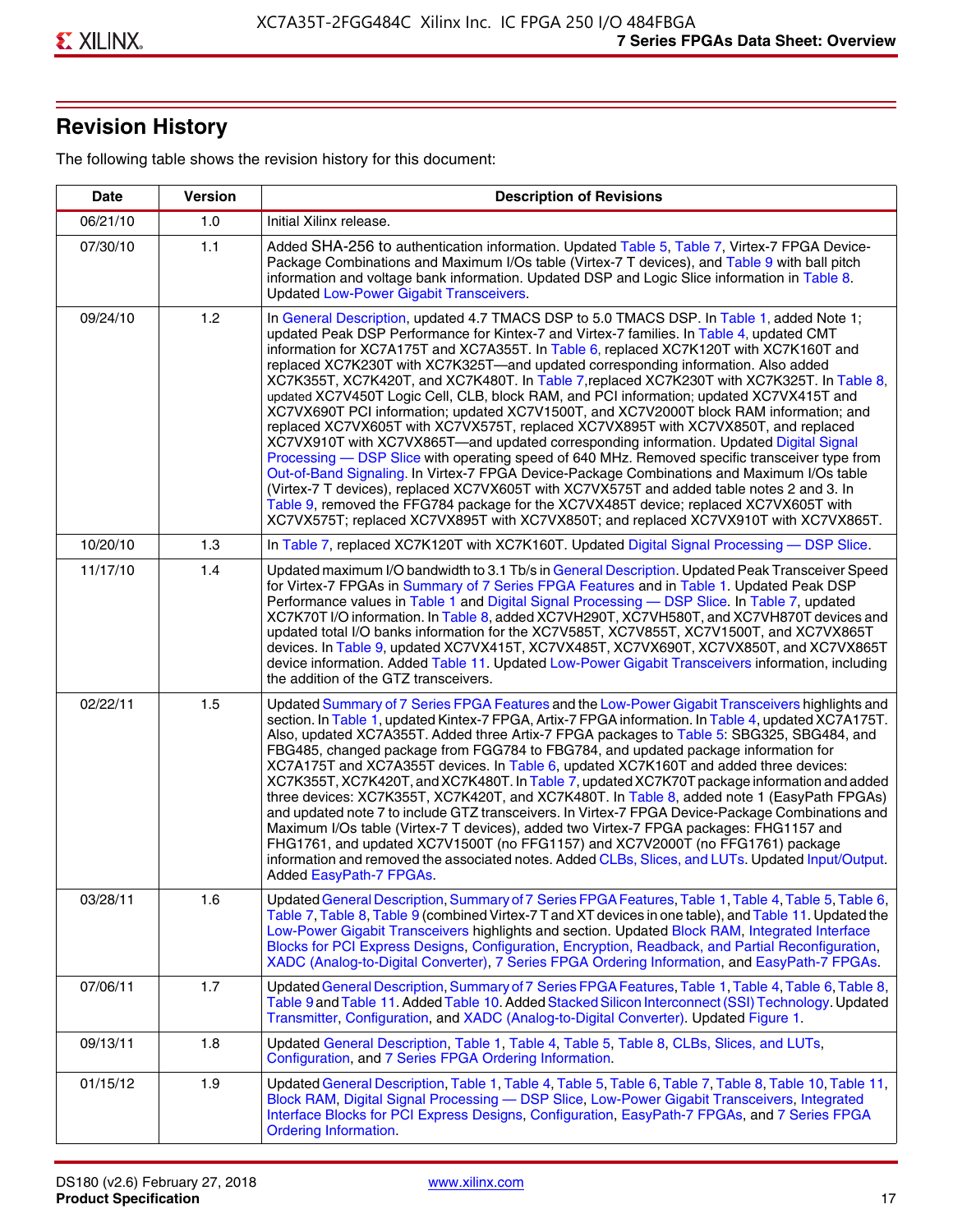| <b>Date</b> | <b>Version</b> | <b>Description of Revisions</b>                                                                                                                                                                                                                                                                                                                                                                                                                                     |
|-------------|----------------|---------------------------------------------------------------------------------------------------------------------------------------------------------------------------------------------------------------------------------------------------------------------------------------------------------------------------------------------------------------------------------------------------------------------------------------------------------------------|
| 03/02/12    | 1.10           | Updated General Description, Table 5, and Table 12.                                                                                                                                                                                                                                                                                                                                                                                                                 |
| 05/02/12    | 1.11           | Updated Table 7, Table 9, Table 10, Low-Power Gigabit Transceivers, and 7 Series FPGA Ordering<br>Information. Added 7 Series FPGA Ordering Information.                                                                                                                                                                                                                                                                                                            |
| 10/15/12    | 1.12           | Updated overview with Artix-7 SL and SLT devices. Updated Table 1, Table 4, Table 5, Table 8, Table 9,<br>Table 10, Table 11, and Table 12. Added Table 3. Updated Regional Clocks, Block RAM, Integrated<br>Interface Blocks for PCI Express Designs, Configuration, and 7 Series FPGA Ordering Information.                                                                                                                                                       |
| 11/30/12    | 1.13           | Updated notes in Table 4 and Table 12. Updated XADC (Analog-to-Digital Converter).                                                                                                                                                                                                                                                                                                                                                                                  |
| 07/29/13    | 1.14           | Removed SL and SLT devices. Updated General Description, Table 4, Table 5, notes in Table 6 and<br>Table 8, Regional Clocks, Input/Output, Low-Power Gigabit Transceivers, Integrated Interface Blocks<br>for PCI Express Designs, Configuration, and 7 Series FPGA Ordering Information. Removed previous<br>Table 3.                                                                                                                                              |
| 02/18/14    | 1.15           | Changed document classification to Product Specification from Preliminary Product Specification.<br>Updated HR I/O information for XC7A35T and XC7A50T in Table 5. Updated XC7VH870T I/O<br>information in Table 8. Updated Table 11.                                                                                                                                                                                                                               |
| 10/08/14    | 1.16           | Added XC7A15T to Table 4 and Table 5. Removed HCG1931 and HCG1932 from Table 11. Updated<br>Input/Output Delay; Block RAM; Configuration; I/O Clocks; and Updated Table 12 and Figure 1.                                                                                                                                                                                                                                                                            |
| 12/17/14    | 1.16.1         | Typographical edit.                                                                                                                                                                                                                                                                                                                                                                                                                                                 |
| 05/27/15    | 1.17           | Updated Table 5, Table 7, Table 9, Table 10, Table 11, and Figure 1.                                                                                                                                                                                                                                                                                                                                                                                                |
| 09/27/16    | 2.0            | Added Spartan-7 devices throughout document, including Table 1, Table 2, Table 3, and Table 12.<br>Added two Artix-7 devices XC7A12T and XC7A25T throughout document, including Table 4, Table 5,<br>and Table 12. Updated General Description; Figure 1, Table 7, Regional Clocks, Block RAM,<br>Integrated Interface Blocks for PCI Express Designs, Configuration, Encryption, Readback, and Partial<br>Reconfiguration, and XADC (Analog-to-Digital Converter). |
| 10/20/16    | 2.1            | Updated Table 5.                                                                                                                                                                                                                                                                                                                                                                                                                                                    |
| 12/15/16    | 2.2            | Updated Table 3.                                                                                                                                                                                                                                                                                                                                                                                                                                                    |
| 03/17/17    | 2.3            | Updated Table 1, Table 5, Table 7, Table 9, Table 10, Table 12, and I/O Electrical Characteristics.                                                                                                                                                                                                                                                                                                                                                                 |
| 03/28/17    | 2.4            | Updated Table 7.                                                                                                                                                                                                                                                                                                                                                                                                                                                    |
| 08/01/17    | 2.5            | Updated Table 5 and Figure 2.                                                                                                                                                                                                                                                                                                                                                                                                                                       |
| 02/27/18    | 2.6            | Added MicroBlaze CPU information to the Summary of 7 Series FPGA Features and Table 1.                                                                                                                                                                                                                                                                                                                                                                              |

## **Notice of Disclaimer**

The information disclosed to you hereunder (the "Materials") is provided solely for the selection and use of Xilinx products. To the maximum extent permitted by applicable law: (1) Materials are made available "AS IS" and with all faults, Xilinx hereby DISCLAIMS ALL WARRANTIES AND CONDITIONS, EXPRESS, IMPLIED, OR STATUTORY, INCLUDING BUT NOT LIMITED TO WARRANTIES OF MERCHANTABILITY, NON-INFRINGEMENT, OR FITNESS FOR ANY PARTICULAR PURPOSE; and (2) Xilinx shall not be liable (whether in contract or tort, including negligence, or under any other theory of liability) for any loss or damage of any kind or nature related to, arising under, or in connection with, the Materials (including your use of the Materials), including for any direct, indirect, special, incidental, or consequential loss or damage (including loss of data, profits, goodwill, or any type of loss or damage suffered as a result of any action brought by a third party) even if such damage or loss was reasonably foreseeable or Xilinx had been advised of the possibility of the same. Xilinx assumes no obligation to correct any errors contained in the Materials or to notify you of updates to the Materials or to product specifications. You may not reproduce, modify, distribute, or publicly display the Materials without prior written consent. Certain products are subject to the terms and conditions of Xilinx's limited warranty, please refer to Xilinx's Terms of Sale which can be viewed at [www.xilinx.com/legal.htm#tos;](www.xilinx.com/legal.htm#tos) IP cores may be subject to warranty and support terms contained in a license issued to you by Xilinx. Xilinx products are not designed or intended to be fail-safe or for use in any application requiring fail-safe performance; you assume sole risk and liability for use of Xilinx products in such critical applications, please refer to Xilinx's Terms of Sale which can be viewed at <www.xilinx.com/legal.htm#tos>.

## **Automotive Applications Disclaimer**

AUTOMOTIVE PRODUCTS (IDENTIFIED AS "XA" IN THE PART NUMBER) ARE NOT WARRANTED FOR USE IN THE DEPLOYMENT OF AIRBAGS OR FOR USE IN APPLICATIONS THAT AFFECT CONTROL OF A VEHICLE ("SAFETY APPLICATION") UNLESS THERE IS A SAFETY CONCEPT OR REDUNDANCY FEATURE CONSISTENT WITH THE ISO 26262 AUTOMOTIVE SAFETY STANDARD ("SAFETY DESIGN"). CUSTOMER SHALL, PRIOR TO USING OR DISTRIBUTING ANY SYSTEMS THAT INCORPORATE PRODUCTS, THOROUGHLY TEST SUCH SYSTEMS FOR SAFETY PURPOSES. USE OF PRODUCTS IN A SAFETY APPLICATION WITHOUT A SAFETY DESIGN IS FULLY AT THE RISK OF CUSTOMER, SUBJECT ONLY TO APPLICABLE LAWS AND REGULATIONS GOVERNING LIMITATIONS ON PRODUCT LIABILITY.